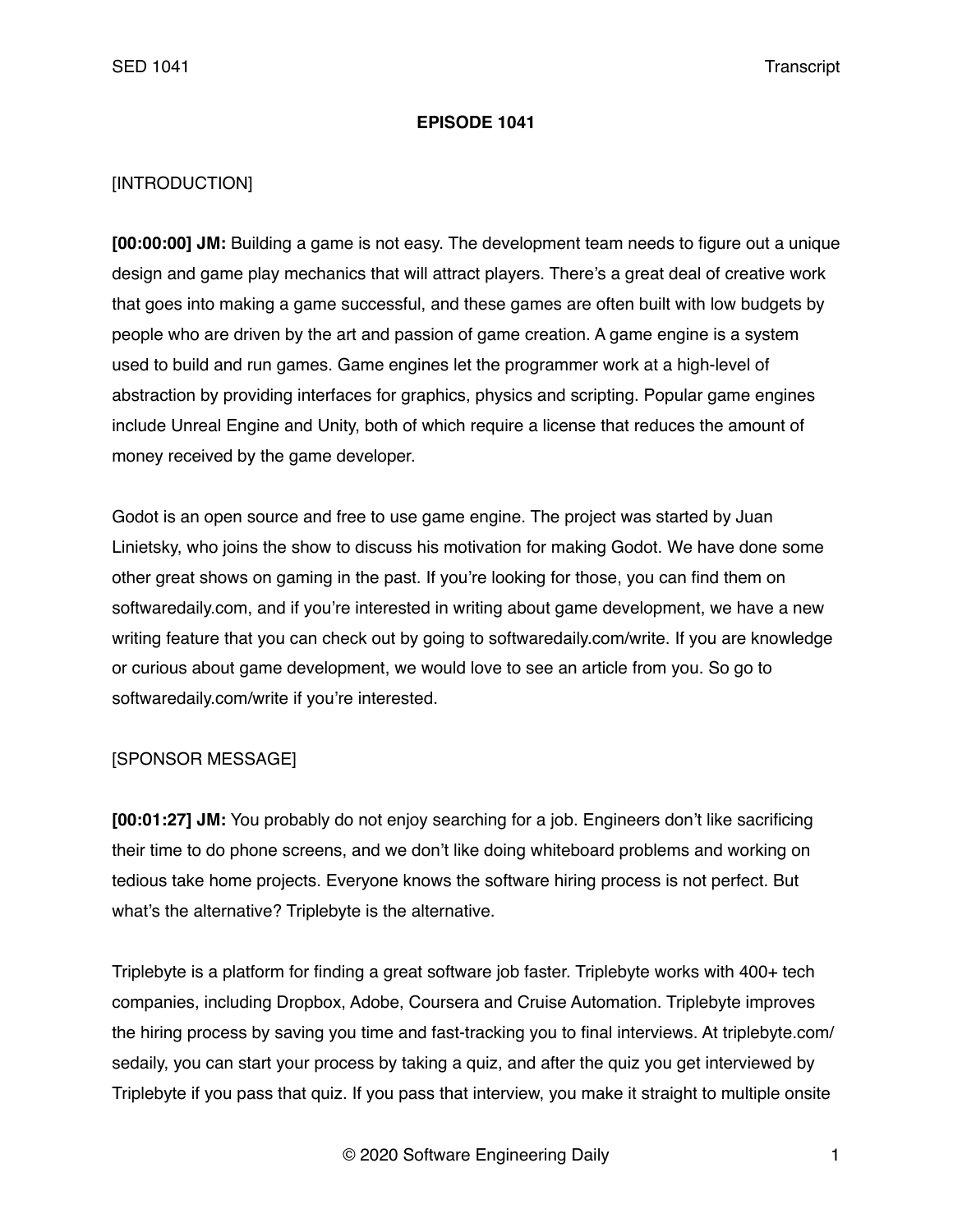interviews. If you take a job, you get an additional \$1,000 signing bonus from Triplebyte because you use the link triplebyte.com/sedaily.

That \$1,000 is nice, but you might be making much more since those multiple onsite interviews would put you in a great position to potentially get multiple offers, and then you could figure out what your salary actually should be. Triplebyte does not look at candidate's backgrounds, like resumes and where they've worked and where they went to school. Triplebyte only cares about whether someone can code. So I'm a huge fan of that aspect of their model. This means that they work with lots of people from nontraditional and unusual backgrounds.

To get started, just go to triplebyte.com/sedaily and take a quiz to get started. There's very little risk and you might find yourself in a great position getting multiple onsite interviews from just one quiz and a Triplebyte interview. Go to triplebyte.com/sedaily to try it out.

Thank you to Triplebyte.

### [INTERVIEW]

**[00:03:45] JM:** Juan Linietsky, welcome to Software Engineering Daily.

**[00:03:47] JL:** It's a pleasure.

**[00:03:48] JM:** We're going to be talking about Godot, which is a game engine. But speaking more broadly, what is the purpose of a game engine?

**[00:03:59] JL:** That's a really good question. Originally, I have to admit that it wasn't really a game engine. [inaudible 00:04:05] more context on the origins of the technology. I've been doing technology for people to make games for probably over 20 years at this point. My main experience has been working with companies and working on creating tools for people to make games since then, because originally when I started working with video games, there wasn't any kind of tool or game engine you could download and use like you can now. There wasn't like Unity. I think Unreal costs like half a million dollars. It wasn't very easy to get a hold of technology for making games.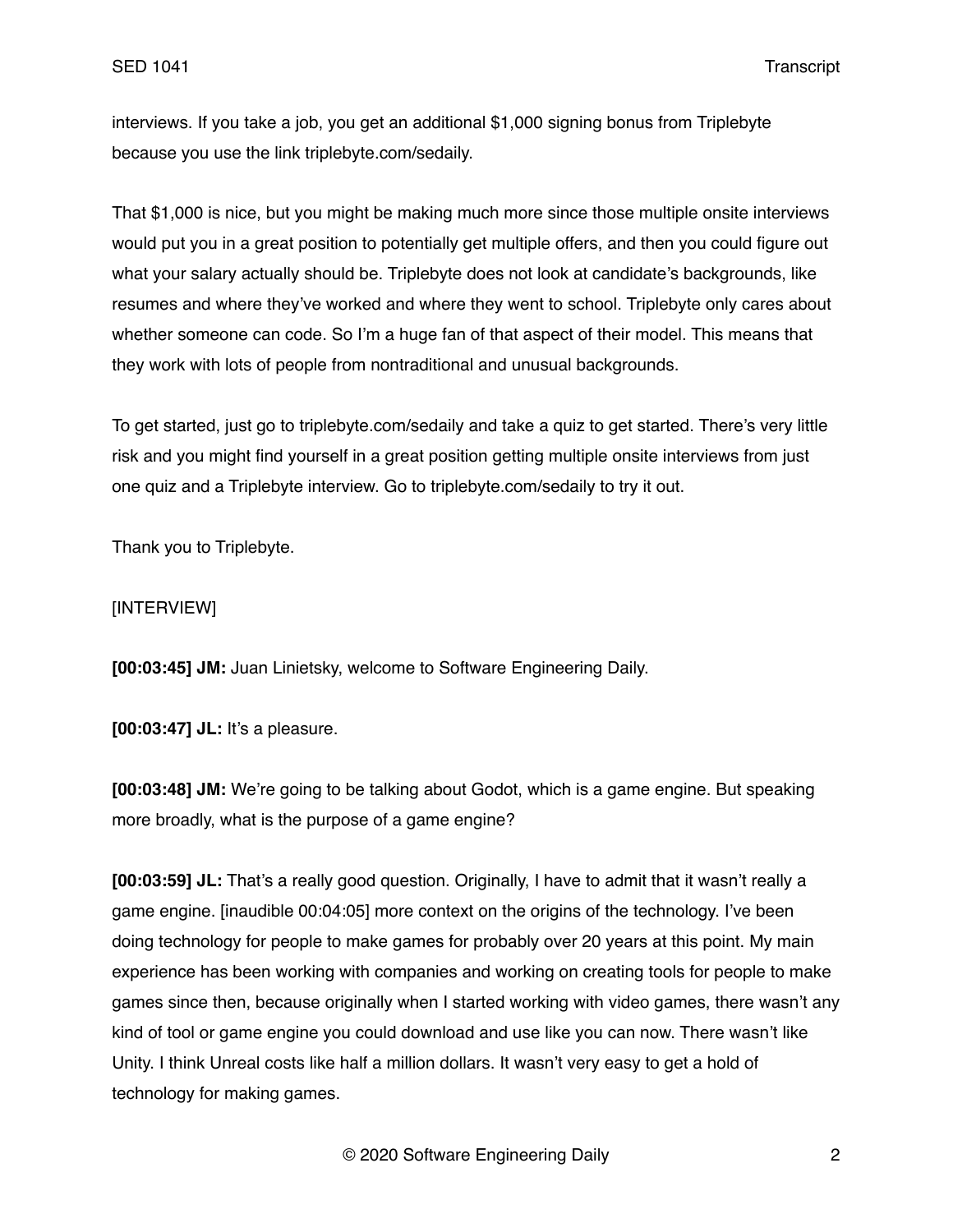SED 1041 Transcript

Initially, I think I'm mainly working on tools for just companies and myself for making games. I made games with a lot of companies, on licensed technology to a lot of companies for a long time. It only began taking shape of kind of like the game engine, for modern game engine maybe in 2008, 2009 maybe because we arrived to it from previous iterations that were not so usable. It was mostly about improving usability. When you look at the engine, what you see is something that had its own evolution and not so much copying something else. Most people who uses it needs some a lot meantime because it's not following most of the conventions of the other game engines because it had like a separate evolution.

Right now it's like a game – A game engine is – For me, it was something that I used to make tools for people to make games. Maybe when I was technical director companies then when I was technical consultant, it was always about that. But nowadays there are sort of stuff that people make, they make like interactive stuff, like interactive graphics that are used for movies, for medicine, for simulation. Game engines are not really only about games now, I guess, but I guess mostly they are. I'm not exactly sure what you call it overall, more like they are still called game engines, but they can be used to make other stuff. There're people making applications with Godot because you have very nice UI framework to work. But yeah, that's kind of my view.

**[00:06:16] JM:** Going back, you're the head of development for Godot, and Godot is a game engine. Why did you start Godot?

**[00:06:26] JL:** Well, as I was mentioning before, there wasn't any kind of game engine we could license, but then when I started working on games like 2000s, so that's kind of why. It's also why some years ago when general purpose game engines came out, like Unity, Unreal, and they became more accessible both interface and usability-wise and price-wise, I guess, because now we can kind of use them for free. This is why back then I put what I had of technology as open source, because I wasn't really interested in just making a product. This was all discussed together with Ariel, Ariel Manzur, who actually is the one who created everything from scratch with me. We just it put in source for people to use, and it was kind of like a hobby for me for a while because I continued – I just moved on to more like business consulting for companies because I had a different experience in the industry and I realized that business consulting paid better [inaudible 00:07:27] paying a CTO or technical lead. Godot was kind of like a hobby, and I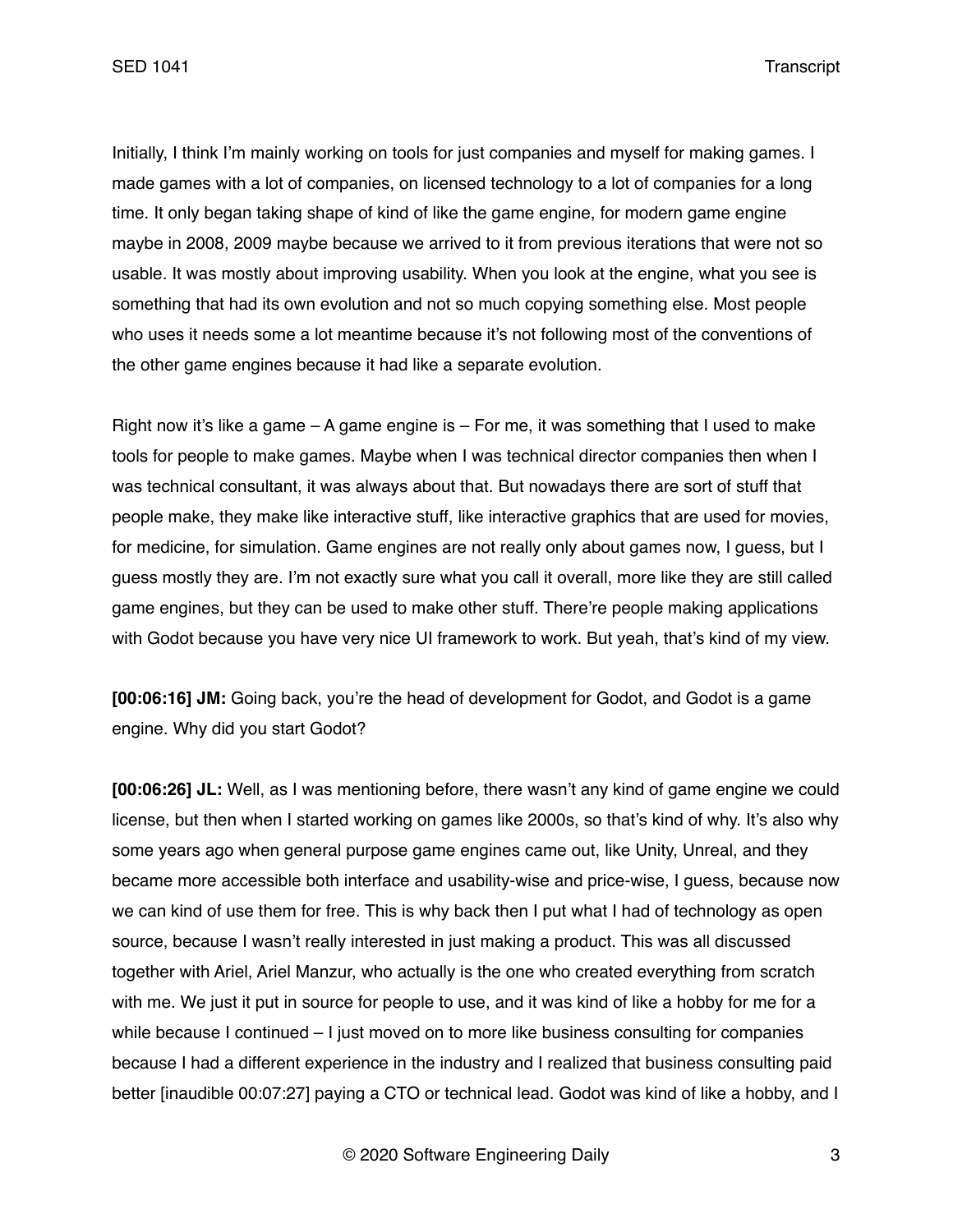just work on it a few hours a day just like improving and working off feedback from people. From there, well, it started growing and becoming something big with a lot of user-base right now. That's kind of surprising. I didn't expect it.

**[00:07:50] JM:** Now, a game engine is a gigantic project. Taking on such a big project is a real big undertaking, and I don't know if there's a clear roadmap to making it something that would be profitable. It sounds like it was just started – You started kind of as a hobby or just because you wanted to make it possible to build games without licensing one of these engines. But in any case, it's this big undertaking. What was going on in your life when you first started the project?

**[00:08:25] JL:** I was working as a technical consultant. So all the technology I made was for licensing to other companies. It wasn't so much for probably anything like that initially. It became a hobby later when we open sourced it. I was pretty much just working for clients and giving them technology usually for working for consoles or desktop or mobile because it wasn't so common to game engines back then. At the beginning, it was more like that.

**[00:08:54] JM:** Okay. You did build this as a commercial effort originally.

**[00:08:59] JL:** Yes. Well, not something like a product that you sell to anybody who wants to buy it. More like a service rather than a product.

**[00:09:06] JM:** Can you explain that in more detail?

**[00:09:08] JL:** Yeah. Basically, if you make something like Unity, and you sell it. Back then, Unity was commercial too. When you want to sell it to your clients, you have to spend most of your time doing support. You sell it for some money, and they must be able to more or less have something usable and polished. They require the least amount of support as possible, because you just can't give support to pretty much everybody on the planet. While Godot was used for services, it didn't really need to be something super polished. We had to do whatever we had to do, and if it has a bug, or clients would just tell us about it, and we would fix the bug and make the features they need for the game. It was more like a platform. We would give them stuff they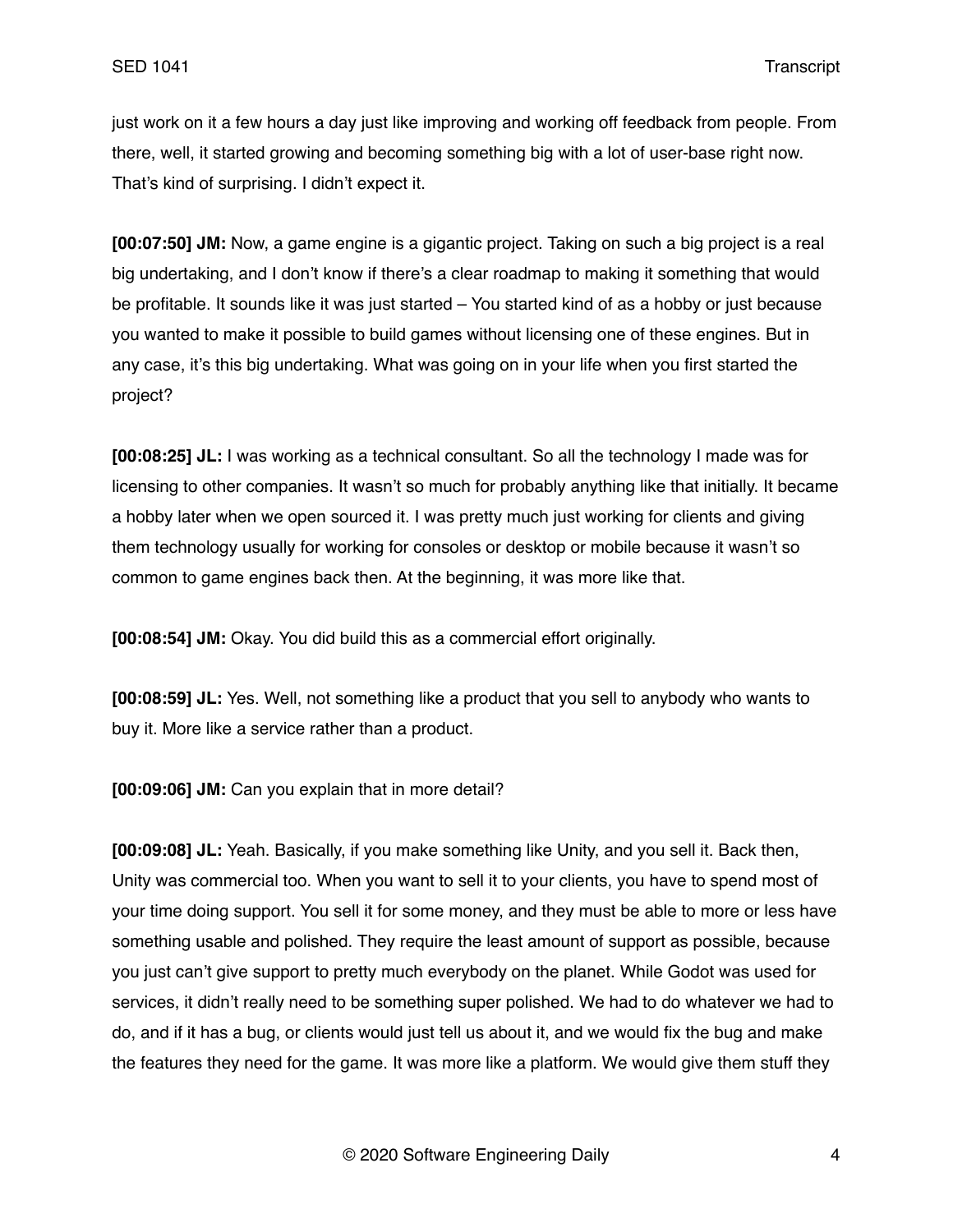need to make their games. That's something like a polished product, I guess. This is why it was a more service than a product.

**[00:10:00] JM:** Got it. Now, I'd like to talk more about what actually goes into a game engine. So maybe we could start with just the examples of Unity and Unreal Engine, which are two popular game engines that existed when you were starting Godot. Can you give me a brief history of these engines, like what they do? What the game engine ecosystem is like in those respect?

**[00:10:29] JL:** I think to be honest, game engines have to be some of the most complex pieces of technology you will find around broadly behind like operating systems on these kind of things. Game engines can do a lot of different things. They have to handle like rendering, and handling rendering is super complex. They have to handle like physics. They have to handle audio. They have to handle scripting. They have to handle a lot of IO, like loading resources on background efficiently. They have to handle just so many things, like image loading. They are really, really big and complex pieces of technology that you require a huge amount of expertise to development. I guess this is why there are not so many game engines around. If you look at like big game engines that handle pretty much everything, you will only find like Unity, Unreal and Godot because it's something so complex and requires such an experience in so many amount of fields that you won't see many, many around. But yeah, it's a lot of different disciplines and theory that mix together to put something in just one place.

**[00:11:40] JM:** I'd like to just walk through a very basic toy example and then use that to talk about the game engine from an engineering point of view. Let's say I'm using Godot and I want to build a very simple game. Let's say I want to make a game where there's just a 3D character that walks around in a small room. How do I make that game in Godot?

**[00:12:04] JL:** Well, actually, 3D is not so simple. Most users begin with 2D because it's just easier to picture in your head and the match is much simpler because it's 2D. But if you want to do 3D, it's not so much different.

In Godot you have something called scenes and nodes and you pretty much do everything with it. The closest I can think of to the way Godot works is something like a UI framework, like JDK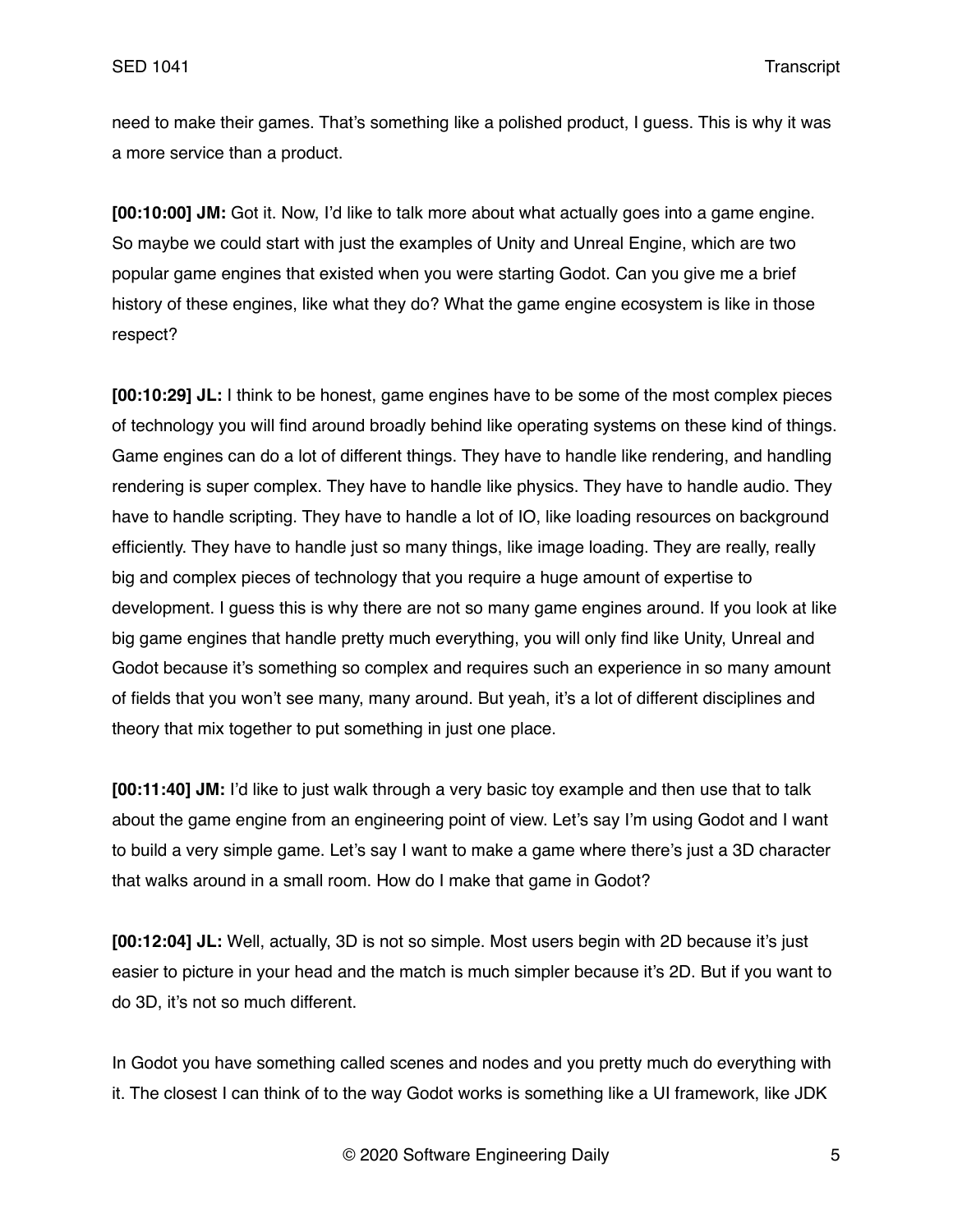or QT. I'm pretty sure you're mostly familiar with that. They have like objects. In Godo, it's similar. We call them nodes and you arrange them in a tree. For example, your character is going to be a node, usually a kinematic controller, which is something that lets you like move around, splicing like a direction in a velocity and it's going to just [inaudible 00:12:53] and collide with stuff. You would probably need to put children to that kinematic body, like the collision shapes, which are like the define the shape of a character, or is a child or like kinematic body node. Collision shape is also a node.

You probably want to have a model of like your character. So you need a mesh, a mesh instance. Which instances are mesh and puts it back into a tree. When you move one of those nodes, the children nodes move with it. You will probably need an animation player to play animations to move the character. You would probably know also the skeleton. These are all just nodes you put in your scene.

Then you probably want to put a script and you can assign that script to any node, which is almost like inheriting it in programing terms. You create this scene with a character which has like as a base node the kinematic body and node, and all the nodes for like the meshes and the audio and the animation and everything and you just save it to a file. Then you probably want to create the game scene. Then you probably want to import like – I don't know, you instance a castle in Blender and you import it in Godot adding collision shapes like – You make special objects in Blender that will be converted to collision when you import it to Godot.

Then you just put – You use something called scene instancing in Godot, which is like the core of the engine. Then you will instance like the character scene. Before you will instance, you will instantiate it into the world that you have made with Blender that you imported also.

So, in the end when you make something with Godot, you're just creating like individual scenes with nodes that each node has a different function. Usually, nodes have a unique function and you put them [inaudible 00:14:37] tree. Then you compose your game scene using different scenes that each contains node inside. You just put everything together. It's very similar to when you make like UIs. You can probably create in QT a window widget. That window widget, we have patterns and texts and everything. Then you can instantiate that window widget into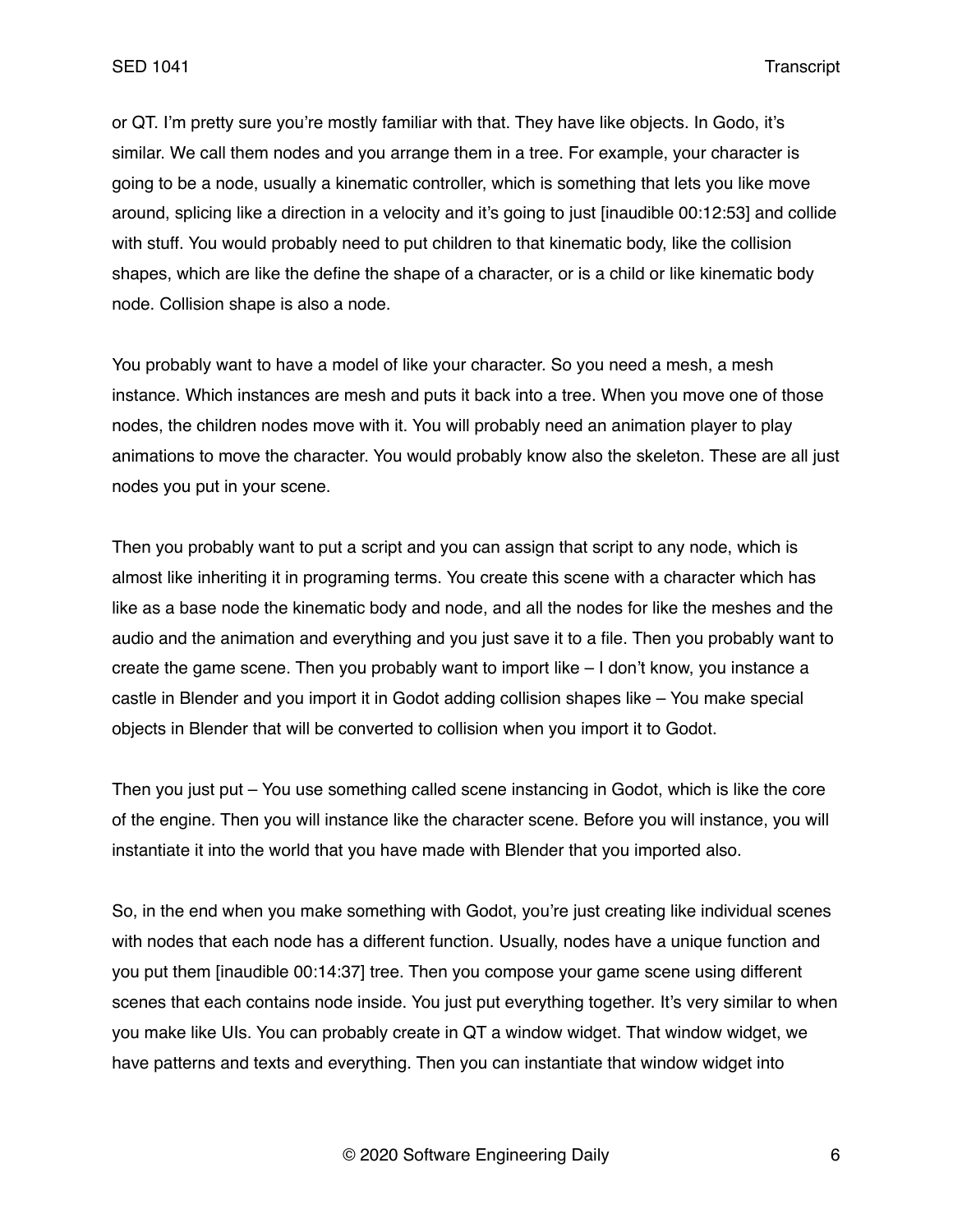another like apparent window or apparent widget or something like that. It's a very similar way of working very object-oriented, but mostly for making games. That's kind of how it works.

# [SPONSOR MESSAGE]

**[00:15:16] JM:** DNS allows users to navigate to your web endpoints, and whether they're hitting your app from their mobile phone or accessing your website from their browser, DNS is critical infrastructure for any piece of software. F5 Cloud Services builds fast, reliable load balancing and DNS services. For more than 20 years, F5 has been building load balancing infrastructure. Today, F5 cloud services provides global DNS infrastructure for lighting fast access around the world.

If you're looking for a scalable, high-quality DNS provider, visit f5.com/sedaily and get a free trial of F2 Cloud Services. Geolocation-based routing, health checking, DDoS protection and the stability and reliability of F5 Networks. Go to f5.com/sedaily for a free trial of F5 Cloud Services. Fast, scalable DNS and load balancing infrastructure. That's f5.com/sedaily.

## [INTERVIEW CONTINUED]

**[00:16:25] JM:** You mentioned this concept node. Can you explain how nodes are used to make a game? What is the concept of a node?

**[00:16:34] JL:** A node is something that has some sort of behavior. The behavior is just doing something. Not just a behavior, like it has to have like one function. It has to do something, but is one function. For example, if you think of inheritance, like in object-oriented, you have too much, and like Godot has a base class, which is the object base class. From the object base class, you have inherited the node class. The node class is something that you put in your scene. For example, you can inherit like the 3D node, the base 3D node from the node class. From the 3D node, you inherit like 3D stuff. For example, a mesh, which is some 3D model. You can instantiate like [inaudible 00:17:13]. You can inherit a light [inaudible 00:17:17] that you just put in the scene and gives you like light thing. You can put like a sun, a spotlight, an omnilight. You can instantiate that and also pull like, for example, a physics body. It can be a static collision or a rigid body that has physics. As a children of their bodies, you can put shapes that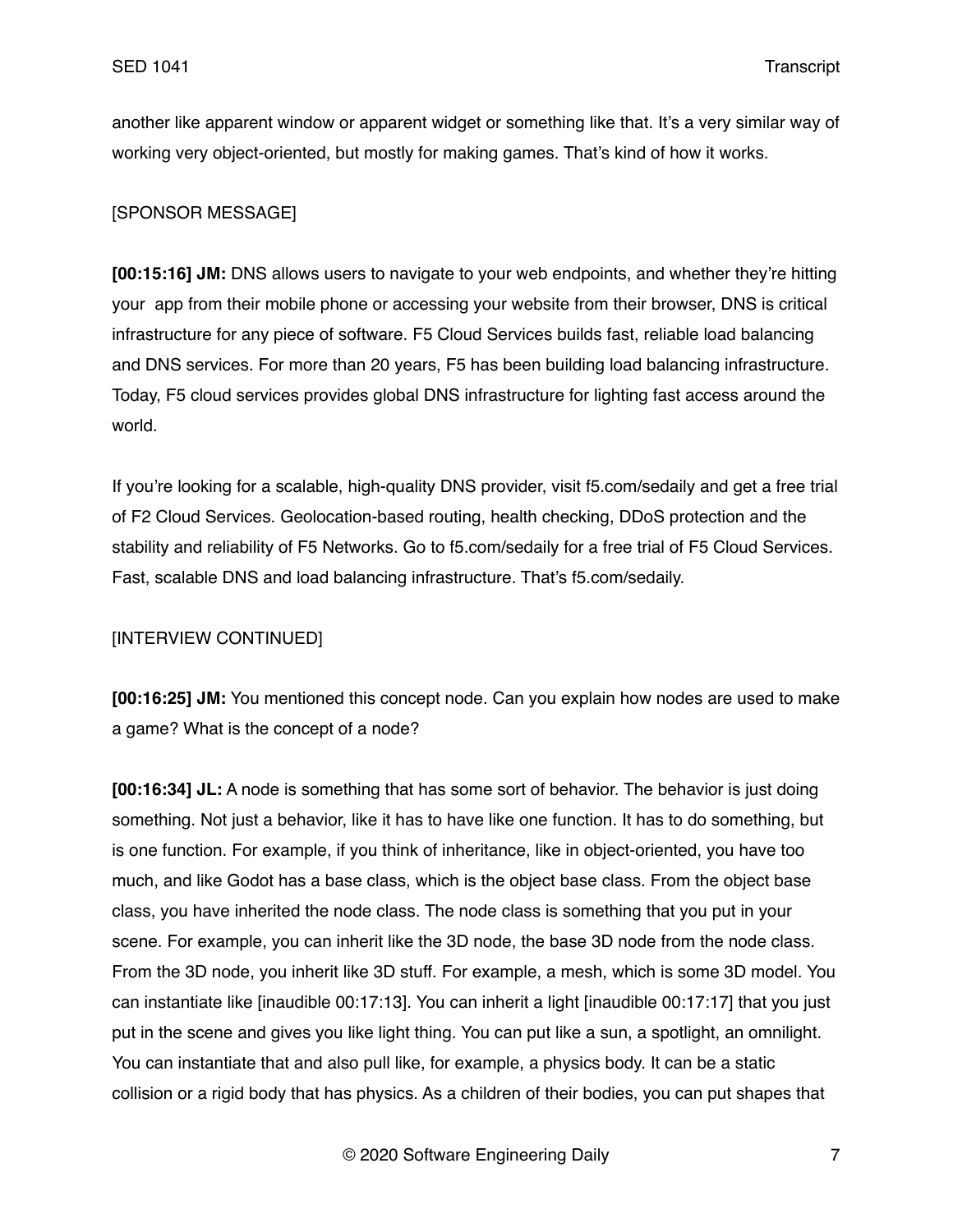will give it collision. It's just something that has one function and the relation between parent and child usually means something according to the context. Like for 3D nodes, the relationship the parent and a child node. They will like take over the position. Like you move the part and the child moves with it.

For physics, I only can have like shape children. That means that they will just give you like a volume to the body. A node is something that provides a function and you lay it down in a tree. Like it can have any number of children, and sometimes [inaudible 00:18:08] of the child, it may have a special behavior regarding to the child. That does kind of what the node is.

**[00:18:16] JM:** These nodes are used to create scenes. What goes into a scene?

**[00:18:21] JL:** A scene basically has one node, which is a root, and then you can put any other node as a child feat. The minimum requirement of a scene is that there is a single root. This allows you to instantiate it like somewhere else. So you just move it as a single entity. Yeah, basically you can think of it as an object-oriented that it's something that is part of the scene.

Well, the scene is something that has [inaudible 00:18:44] node, and the thing is like you can save it and load it and you can instantiate this in another scene. You can kind of divide and conquer to make your game. You just think of it in pieces. For example, if you're making a pong game, like the two pallets of pong, each can be a scene. The ball is probably a scene [inaudible 00:19:03] some logic, the sprite, the collision. It's kind of like when you imagine all the components or everything that makes up a game world, you just divide it [inaudible 00:19:12] to be able to split better and reuse better.

**[00:19:18] JM:** If we revisit this example of just a 3D character walking around inside of a room, can you put that in terms of nodes and a scene?

**[00:19:30] JL:** Yes, of course. Imagine for example I will tell you a typical game scene is composed in Godot. You probably have like the 3D model, which is when you work on the 3D application, like Blender or Maya or 3D Studio Max, it actually works also in a scene. It's for a scene in the terms of the 3D content creation program. You're just going to make your meshes and just lay them around and put anything.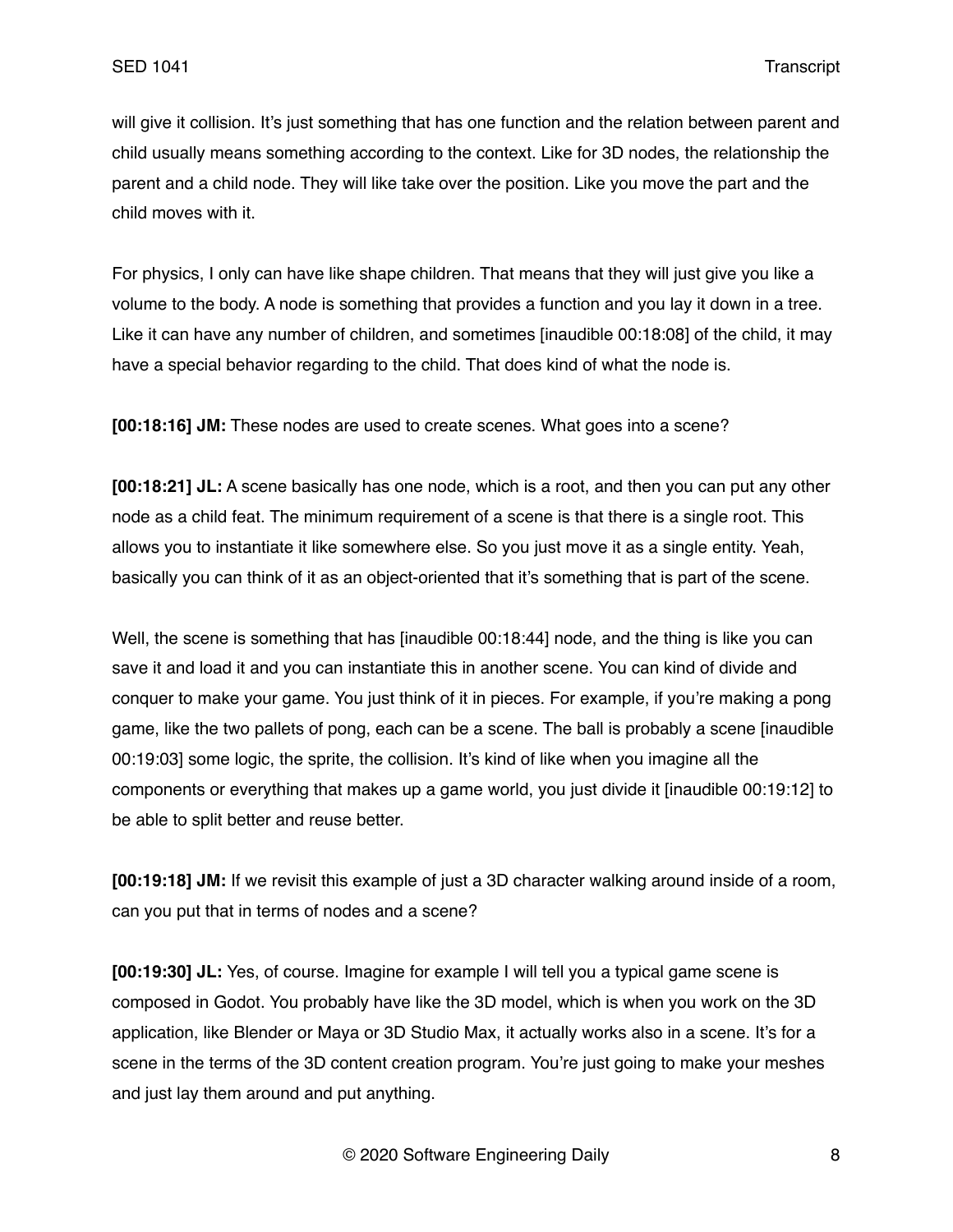When you import it Godot, it also is the same scene that you have edited like in Maya or in Blender. To add something locally in Godot, you will usually inherit that scene or instantiate it into a new scene. You have the base scene, which comes very much and you export like a VX file or a GLTF file which is like 3D data. That is just a scene for Godot, but you can't really modify it, because every time you save it over because of the change, it's going to overwrite it. You can't really modify that one, because you're going to editing it in the 3D program.

What you do is in Godot is you can just like – Imagine you create your character. You have a new scene is make character scene. It has like a root node, which is again a kinematic volume, which is used to control characters. Then I will instantiate the 3D scene with a character that I exported from Blender. Yeah, we have the scene and the instantiated scene. You can do local modifications to anything you instantiate in a scene in Godot. You can like, for example, change the shaders of the object or change the materials or anything else. Imagine your character scene. You save it again. It's a scene that container another one. You use this for the enemy. You want to make an enemy troll, for example, and you will create your enemy troll scene and you're going to save it to a file.

When you make a level, you probably want to create a new level scene. You probably instantiate, like for example, a few houses like the ground. Everything that you can think of something in the game can be a scene. Usually you save it as a scene to organize better. Then you can instantiate the enemies and place them in the map visually. The enemies, everyone, is a scene. But you'd already used the one. You just instantiate it like many times. Then you instantiate the player, maybe in the player scene, because it's the one you're controlling. You want to also add a camera node. The camera is just a node that you can position and it's going to show you in the screen what the camera is looking at as an example. But maybe you want to do something else, like in a real production game, usually what you do is the level design is saved in a scene. Then maybe you have somebody who knows how to do game lighting, and this person is going to put all the lights – You're going to inherit the level scene and going to add like light nodes to it just to make proper lighting and then going to save it.

Again, it's something like every part of the game you can think of, like an enemy, a light, a level, even the UI. Everything is just a scene in Godot and you just divide them. You could have like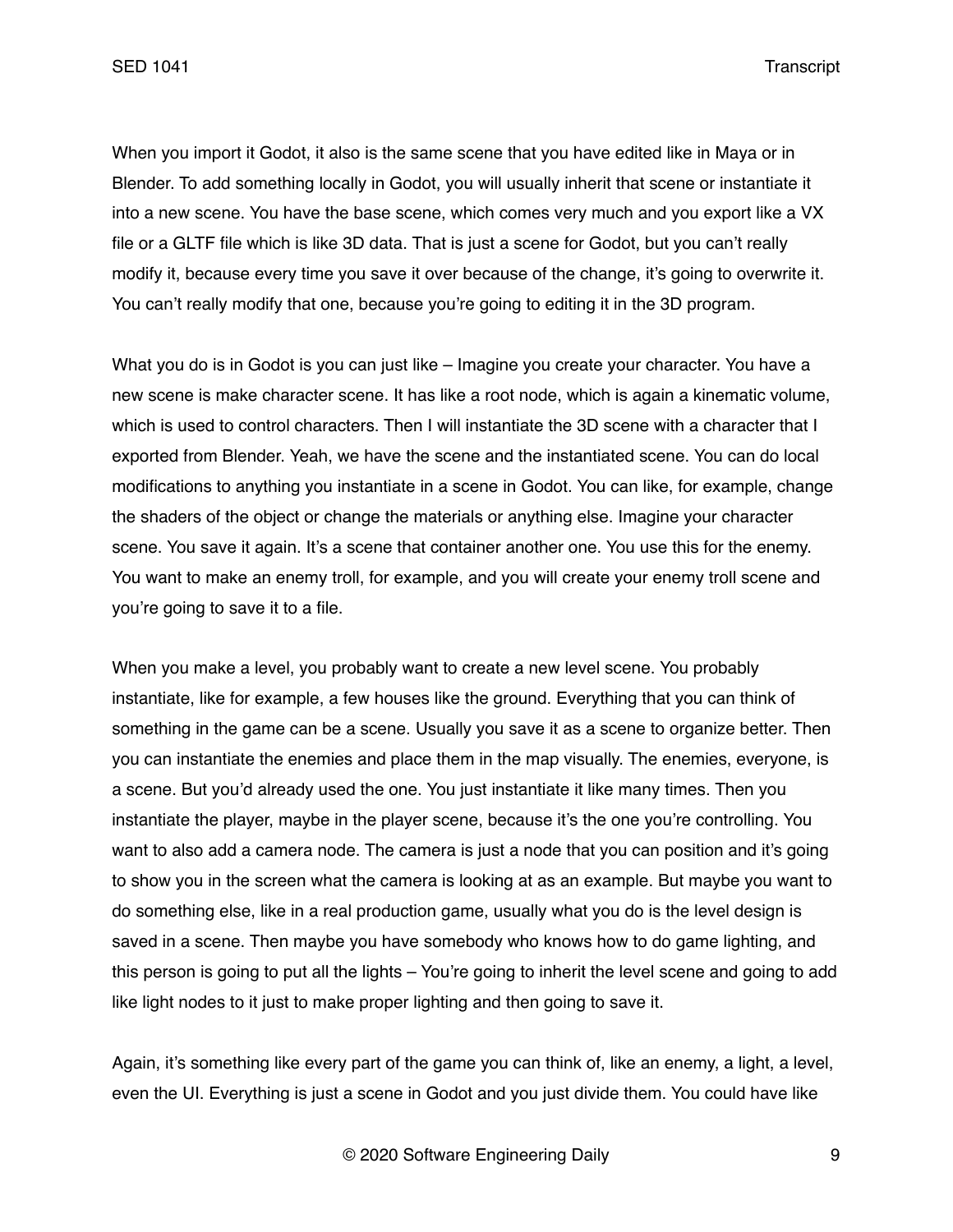one single scene with everything, but it's not very productive. Because it's just much easier to just subdivide and reuse stuff. That's kind of what the scene is. Just a part of the game you think of it and then you save it. Again, it's like divide and conquer to reach the goal faster.

**[00:22:34] JM:** A physics engine is key to building a game engine. If I want to add physics to the entities that are moving around within my game, what do I need to do?

**[00:22:49] JL:** In the specific case of Godot, you create like again a kinematic body is usually what you do and then you add shapes to it and then you can inherit the kinematic body using a script to control it. From that script, you can just for example, "Look, I am going to check if the key is pressed, then I'm going to move forward," and I tell the kinematic body, "Okay. Kinematic body, okay, move forward, and if you hit something, okay, slide it." For example, if you're falling down and you fall into a floor but the floor has like a slope, then you want it to slide down. For example, just like this kind of stuff you do from script. If you want to just like, for example, [inaudible 00:23:27] and you want to just [inaudible 00:23:29] realistic physics is different. You use a rigid body using the collation shape to it. Then when you touch it, it's going to just bounce off you because it has physics.

Internally, we are using the bullet physics engine for 3D. We also have a custom made physics engine that is pretty old. I've been thinking about making it more modern at some point. For 2D, we are using a custom 2D physics engine. Yeah, you have to make – Usually, physics engines behave more like game engines one less than the way physics engine work to be more userfriendly in general. Basically, we just wrap in some way the physics engine from [inaudible 00:24:09] so you can control them.

**[00:24:12] JM:** Tell me about programming a physics engine in Godot. Like you had to program it to actually make the game engine be able to run physics. What does that involve?

**[00:24:25] JL:** I would try to abstract that from users, because for me, physics is extremely complex. The code in a physics engine is super, super complex. Most of the code is like feedback-based. It's not something like when you do rendering, for example, you start with some information and you finish with a frame render. With physics, it's very more complex, because physics needs to like feedback from the previous frame. You do all the physics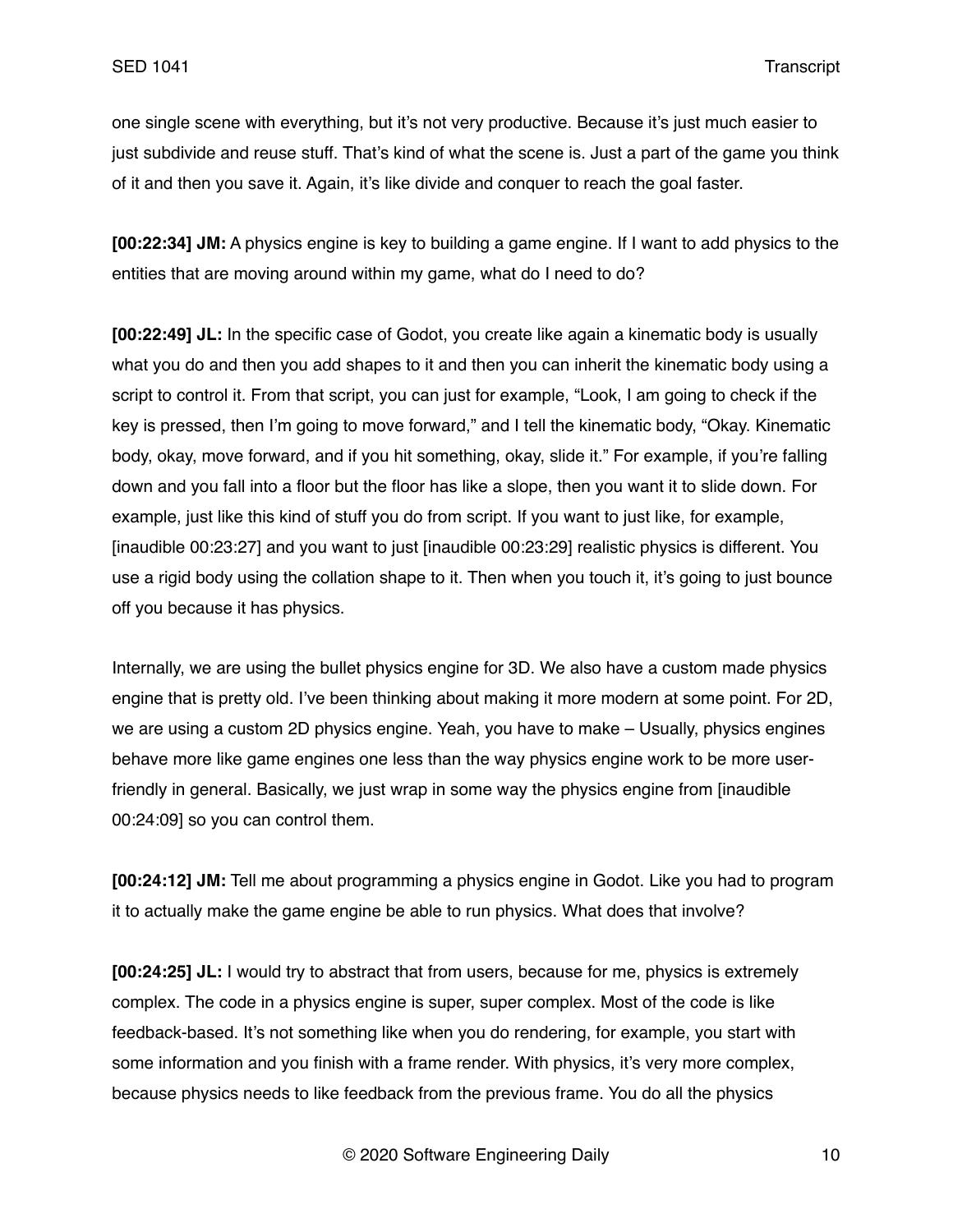calculation and you'll evolve the objects with all their forces and all their collisions and all the contact points and then you need to go back the next frame and continue processing that. Giving users the ability to do that such low level is generally unnecessary [inaudible 00:25:04] complex. We just wrap it in an easier two-way use with. The most common use case is like – This is a rigid body. It's going to bounce and roll and everything like any physics object. If you want to make a character, a character – Usually the characters don't use realistic physics, because it's very frustrating because it's just going to bounce or do stuff you don't want to. This is why we use the kinematic ones. You have more control of what that does, but still collides against the world.

Yeah, we try to just wrap it and make it easier for the user. Just giving them simpler functions like, "Okay, this is your velocity," but don't care about the collision. The collision is going to be handled by the physics engine. Maybe if you want to get like a callback or notification that something has collide, you can. Generally, we try to handle all the collisions and everything internally because it's way, way too difficult for users to mess with that, I guess.

**[00:26:01] JM:** Definitely. Now, we have talked about how to actually program some of the basics of a game in Godot. But I actually want to understand how the game engine is built and how it runs. If Godot loads on my computer, if I'm playing a game that is in Godot, give me a quick overview for the software architecture for Godot when I start up my game.

**[00:26:35] JL:** Godot is basically is something that has like a main loop that receives events, certain stuff and [inaudible 00:26:42] to just process every frame. The same tree I have mentioned before, which is that you make with nodes and scenes, just receives this stuff and has some logic. When you make a game, you just make a scene. You save it. When you want to run it – Basically what Godot does is just run – There's just a single Godot binary. When you don't load Godot, it's just a single binary. It's a very tiny binary. People usually are surprised because when they download like Unity or Unreal, they have to download gigabytes of stuff. Godot is just like a 20 megabytes binary. You download it, you click and it just – You have your full game engine in there.

This low binary, it can execute scenes. It's basically something that executes scenes. Internally, it also has an editor, which is the one you use to make the games. The editor is actually made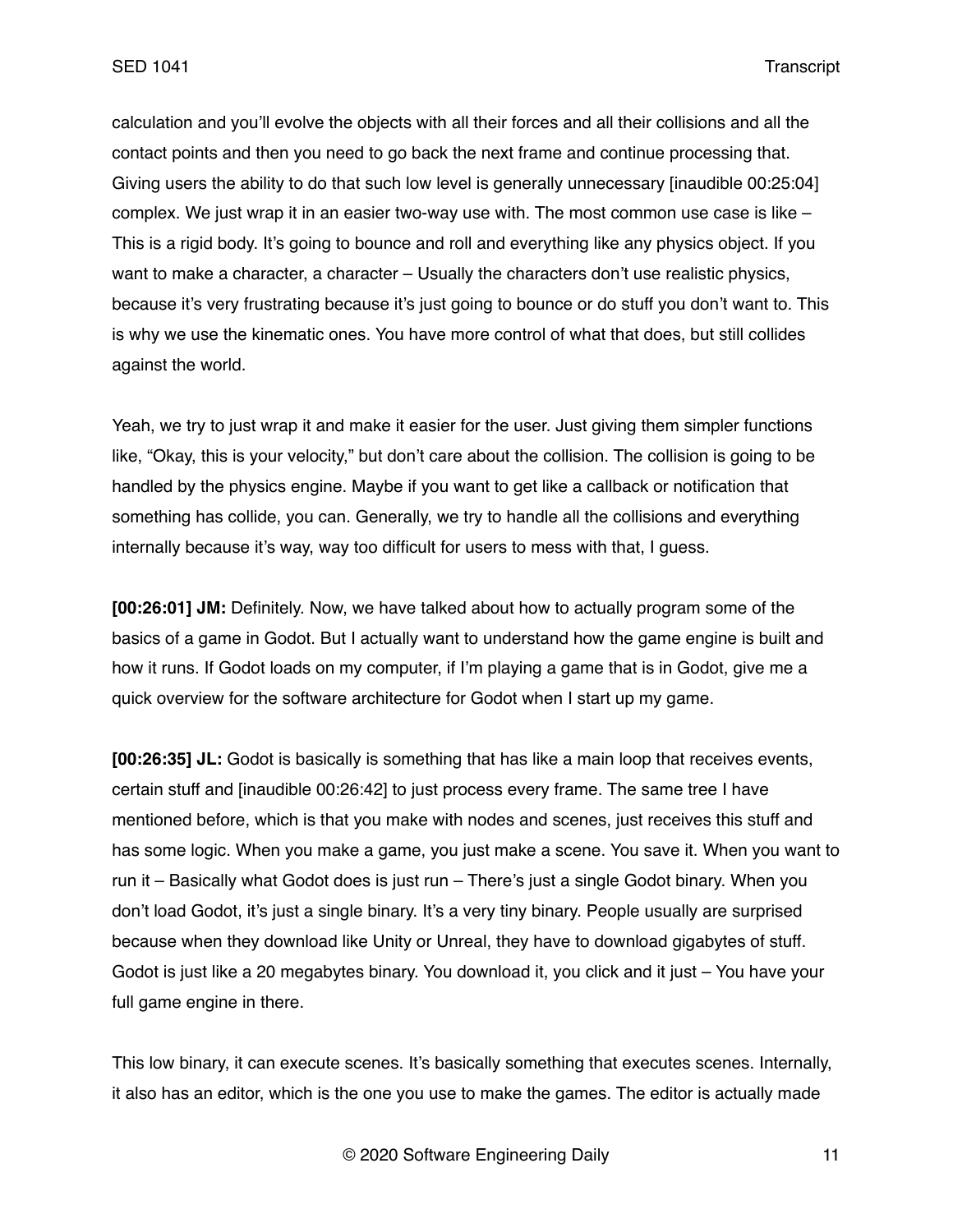using the engine itself. All the UI, all the view ports [inaudible 00:27:35] actually made with the engine itself, which is pretty cool, like self-made. You use that binary, it's kind of the same, but it doesn't contain the editor. So it's much smaller. It's like 20% of the size. This is used what -What it does is you can still all your files when you export. But at Godot, we'll also let you like compress all your files and put them inside a single file just for easier deployment and distribution. It's basically that, just a single binary that lets you edit games and run them.

**[00:28:08] JM:** Right. As you're saying, there are – When you're developing a game in Godot, there is an editor and the editor allows the developer to change the game. When you deploy the game to the actual end user, what you said, it's 20% of the size of the binary when you're in editor mode?

**[00:28:35] JL:** Yeah, the editor is most of the binary. It's most of the code of the engine also. The editor is huge. But it's all C++ and inside of a same project. I mean, the editor uses the engine in C++. But when you use the engine, you actually don't really use C++. You use a scripting language that comes with the engine, or you can actually use mono if you want for C#. We have a lot of users that use  $C#$  with mono. In that case, you have to download the mono SDK and use it with Godot. Normally, most users just use – Or scripting language, because it's like easier to use and Godot is made to be an easy to use game engine. It all comes bundled in the binary. Yeah, it contains the editor, the script interpreter and everything. You can actually use – It's very funny, because you can extend the editor when you want to make plugins and stuff. The same way as if you were making a game, because you can run the same script, access the same objects. Maybe you have a few more objects for the editor that give you an API to extend. But it's still mostly the same as you used when making a game. If you know how to make a game, it's very funny because you can extend it very easily to make a plugin or something for the editor.

**[00:29:42] JM:** How resource intensive is it to run a Godot game on my machine?

**[00:29:49] JL:** It runs on a really low-end stuff. Godot can run – It's very optimized. Then you version Godot for, it's going to be more optimized. But it's very – It can run very [inaudible 00:29:59] computers. Right now there are just three, which is the stable one. Supports open GLES 3, which the same as open GL 3.3. Open GLES 2, which is similar to open GL 2.1. That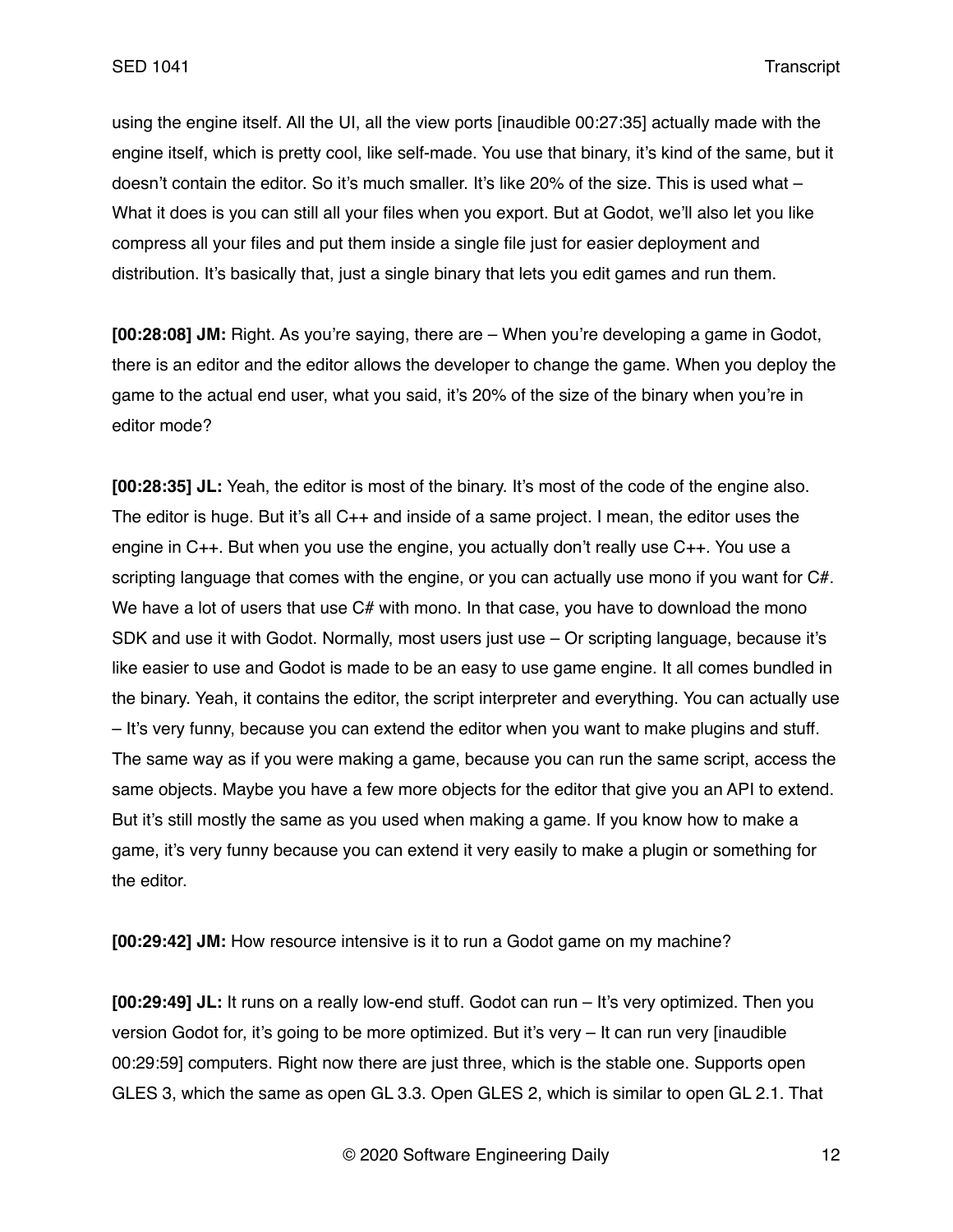goes back to computers from 2005 or something like that. You can actually run it on very, very old computers maybe with more limitation, of course, but it will still run. You have to imagine that it also runs on mobile devices, which are like much slower than computers from desktop [inaudible 00:30:31] doesn't run on mobile, but the entity is the same, which it runs everywhere. You can run also the web via WebAssembly, which also is like more limited. But you can still run it and run your games on the web.

You get an idea. I think the engine binary is about 10 or 15 megabytes, and then everything else is whatever you make on your game. The rest is your own data from your game. If you want something much smaller, Godot, since it's open source, you can get the whole source code and you just disable parts of the engine you don't want and recompile it without that. Then you can create much smaller binaries if you want. When you're completely sure what you're using, what you're not using, you just can't recompile. You can do this on release at the end of the development. You just compile a smaller version of the engine to shape for your game if you really want and if you – Most users don't really need it, I guess. But so many, it's useful, especially for mobile I think.

**[00:31:27] JM:** If you were leaving out different parts of the game engine, what would you be leaving out? Like the audio part of the engine if you don't have any audio? Could you give me some example?

**[00:31:38] JL:** Yeah. For example, if you're making a 2D game, you will most likely don't want most of the 3D stuff. You just compile it out. Godot also comes with a lot of tools like image format loaders and this kind of things. You can just like audio formats. Godot has a lot of modules that compiles when you build it. A few [inaudible 00:31:57] and models of different functionalities. Let me check. I have it here.

Yeah, it has like many scripting languages. You can compile C#. You can use the Bullet Physics Engine or not use it. There's like a couple of dozen of models you can turn off if you want, if you don't want them, like web sockets, SSL for encryption. There's just way too many things you can turn off if you don't use.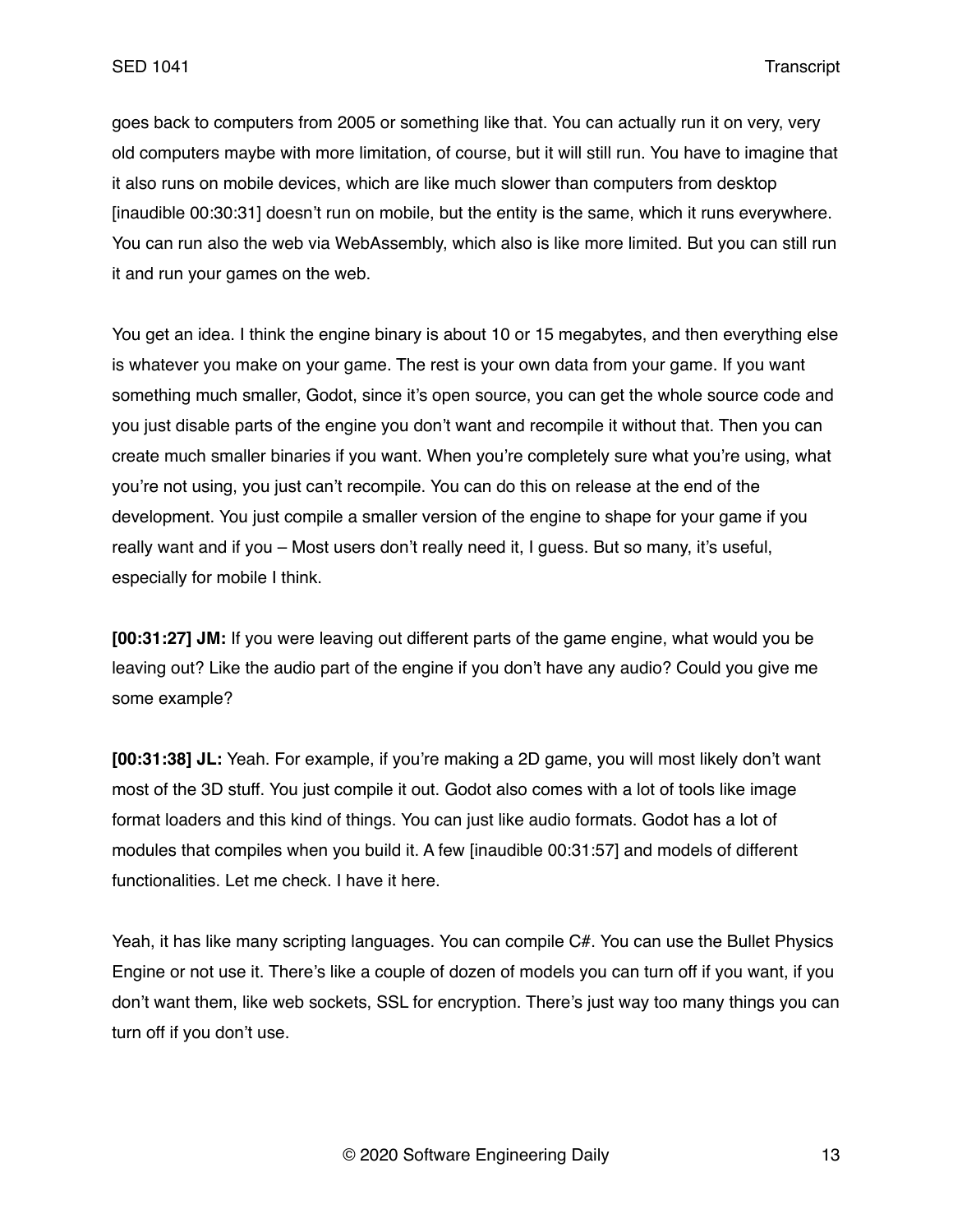**[00:32:21] JM:** Tell me more about the engineering process for building Godot. It started off just as you writing the game engine, and then eventually more people started latching on after the source community developed? Can you tell me the story about how it went from just you working on it to more people?

**[00:32:45] JL:** Yeah, sure. You make an idea to begin. Maybe it could be interesting to stress this, because it's an enduring podcast in the end. My way of seeing software engineering, there are many ways of software engineering. You will see lots of people making different softwares and APIs and operating systems and whatever. I'm a person that is very, very – How can you say? Like very pragmatic. Very use case oriented. To me, if you create software, you have to do it exactly for what you are requested to do it.

I started as a consultant and I wrote Godot for clients to use and I will hear what they need and I wouldn't mean not do exactly what they want me to do, but they would like do something that just solves their problem. The development is Godot is very problem solving oriented. If you're going to add like a new feature to the engine, you will have like contributors that will come and say, "Hey, I will add this because it's super cool." Usually we'll just reject that because, for us, what's important is to add stuff that people will use exactly in the way they need to use it without anything else. Because a very common engineers fall into is trying to like future proof or make something more complex that it needs to be.

Because you see like – Or try to like, for instance, you imagine three use cases and you want to create a feature that handles all three because it's very flexible. I'm actually always very against that kind of stuff. I actually try to write very down to the ground software that does exactly what it supposed to do. If it doesn't, we change it. But never try to predict what the users would need and try to get ahead and write software that will do that. Because in the end, if you do that, I will say that maybe 90% of the time you will be wrong. You will be ending creating something that is more complex and more difficult to understand and to maintain that nobody will use that complexity for because you just guessed that maybe somebody will use it and somebody will not.

Based on that, the engineering process of Godot is very proposal-oriented. It used to happen a lot, but because the source code is very, very understand. Since it's very so much to the point, I

© 2020 Software Engineering Daily 14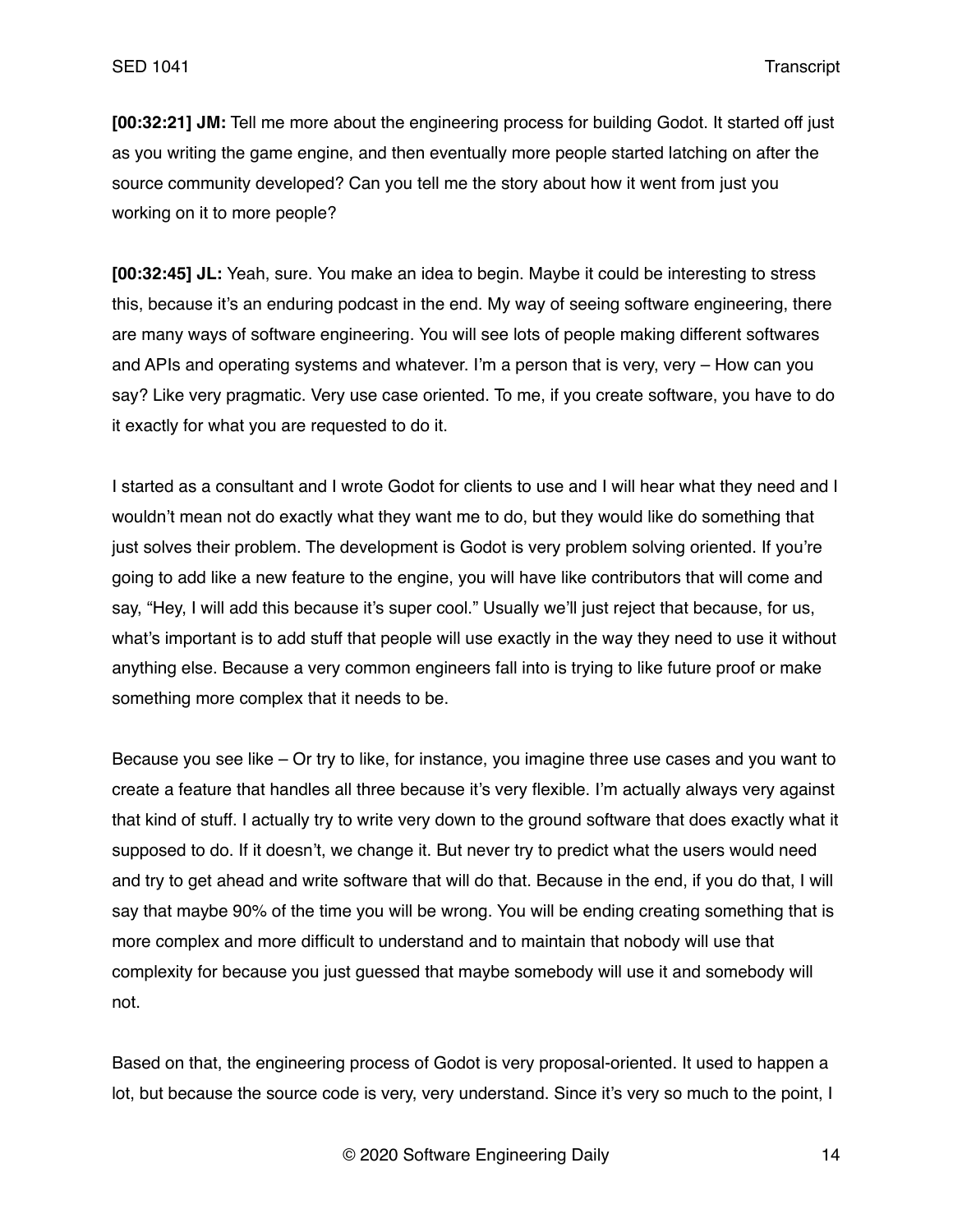mean, you're going to have to – When you use Godot, you don't really have to learn a lot of abstract systems. Everything is down to the ground and does exactly what it has to do. The code is very easy to read and understand. This makes that – We have other contributors that want to add new stuff and they send us pull request in GitHub.

Many times then send pull requests and we are like, "I have no idea if anybody is going to need this." What we're doing now is something very proposal-oriented. Before writing anything new, we ask users and contributors to submit proposals and then we discuss them, and we can discuss for months about the best way of doing something is. When everybody agrees, then we add it.

The enduring model is very like consensus-oriented. It's like nobody will – I mean, I usually can have the final word on something, but I will not try to. Usually, what we try to do is to look forward to consensus. You have to think that we have like – Or a thousand contributors to the engine. Managing this is extremely difficult especially for an open source project where those contributed do it on whatever they want whenever they want. You just can't force anybody do anything. It's not like they are your employees and you tell them, "Okay, do this," and they do it.

The only way to move forward with a team of such size is just to find the consensus. We try to work a lot based on proposals and discussing those proposals and finding consensus. When everybody agrees, then somebody will try to make an implementation and do a pull request for evaluation. It's a very bureaucratic maybe, but I think usually the end result is great. Because if you compare it maybe to commercial software, something like Unity or Unreal, you know they have clients. They pay for it and companies using it may need something, or even Epic itself is a company that makes games and they may need features and they may need them in an urgent timeframe because they need it for an upcoming game and they would implement it in the way they can because they have a fixed timeline, a deadline. But we don't have any deadline at any point. We take much longer to decide how to do stuff, but when we do it, we do it great.

What see like implementation, usually like – Let me give you examples. If you look at Unity, Unity has maybe like 3D for a user interface systems. Several ways to do like rendering, postprocessing, entity component systems. You will see that Unity implements in something. Then they are like, "Let's do a new system." Throw away the old one. Make a new one. But you still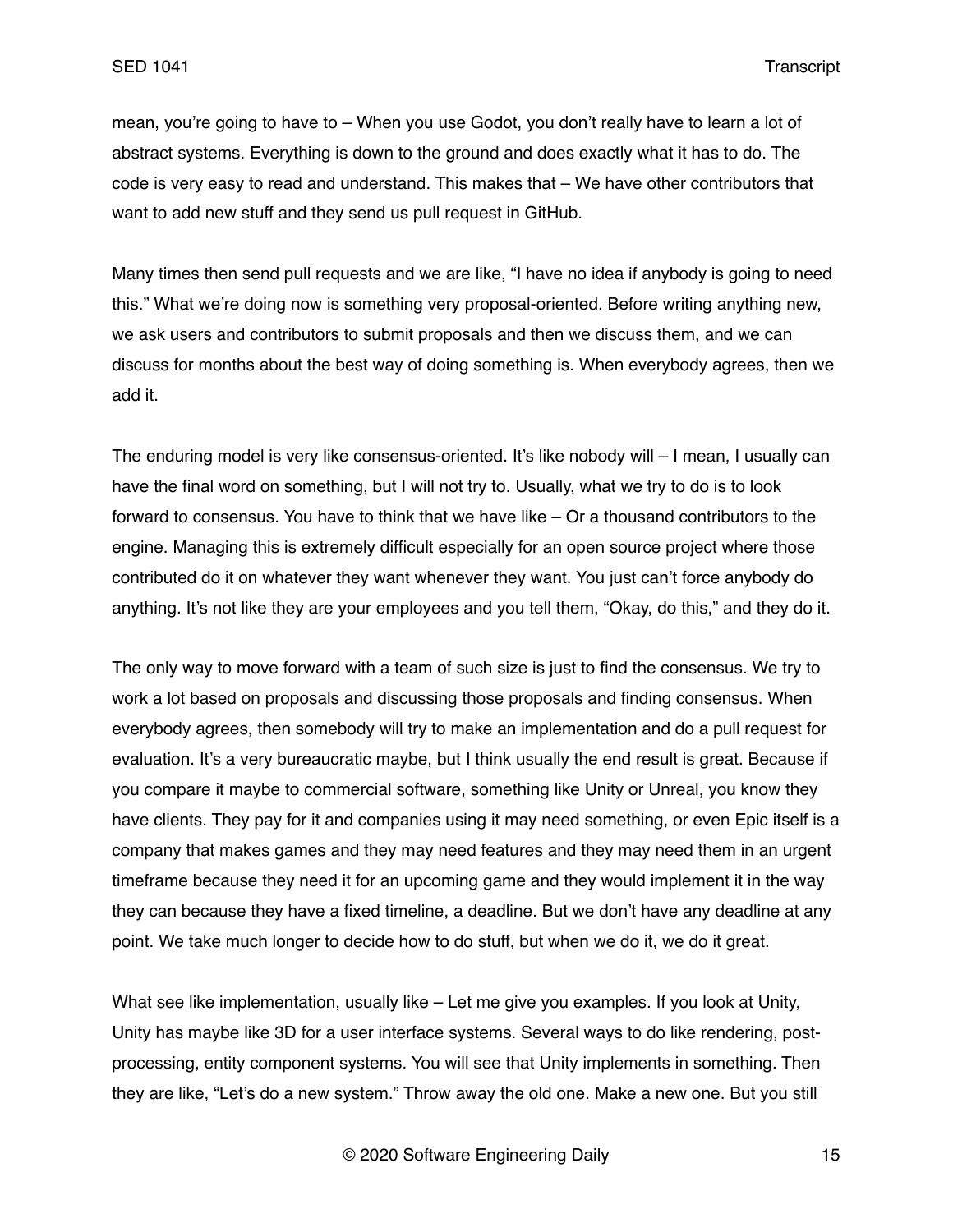have the old one, they have like many particle systems. Because usually when you have to sell something, you have a deadline and how to implement something. They have many input systems. Godot has only one UI system. One input system. One way to do rendering [inaudible] 00:37:46]. Really, what I mean, if you look at it, it's really easy to use, really well-designed. We took a lot longer to do it, but usually it's something easier to use. More to the point, exactly what users need. This is kind of the way we do engineering. I hope it's kind of clear. It may not be so simple to understand. But we are very use-case-oriented, very propose-oriented, very consensus-oriented. It's the only way we can, because it's not like we are paying a lot of people to do everything we want with a clear leadership. Everything has to be discussed, because if our contributors don't feel that they agree with the direction, they won't contribute. So we need to get all to agree and make sure we agree on what we want to do and move forward. It's very challenging. It's very interesting.

## [SPONSOR MESSAGE]

**[00:38:40] JM:** When I'm building a new product, G2i is the company that I call on to help me find a developer who can build the first version of my product. G2i is a hiring platform run by engineers that matches you with React, React Native, GraphQL and mobile engineers who you can trust. Whether you are a new company building your first product, like me, or an established company that wants additional engineering help, G2i has the talent that you need to accomplish your goals.

Go to softwareengineeringdaily.com/g2i to learn more about what G2i has to offer. We've also done several shows with the people who run G2i, Gabe Greenberg, and the rest of his team. These are engineers who know about the React ecosystem, about the mobile ecosystem, about GraphQL, React Native. They know their stuff and they run a great organization.

In my personal experience, G2i has linked me up with experienced engineers that can fit my budget, and the G2i staff are friendly and easy to work with. They know how product development works. They can help you find the perfect engineer for your stack, and you can go to softwareengineeringdaily.com/g2i to learn more about G2i.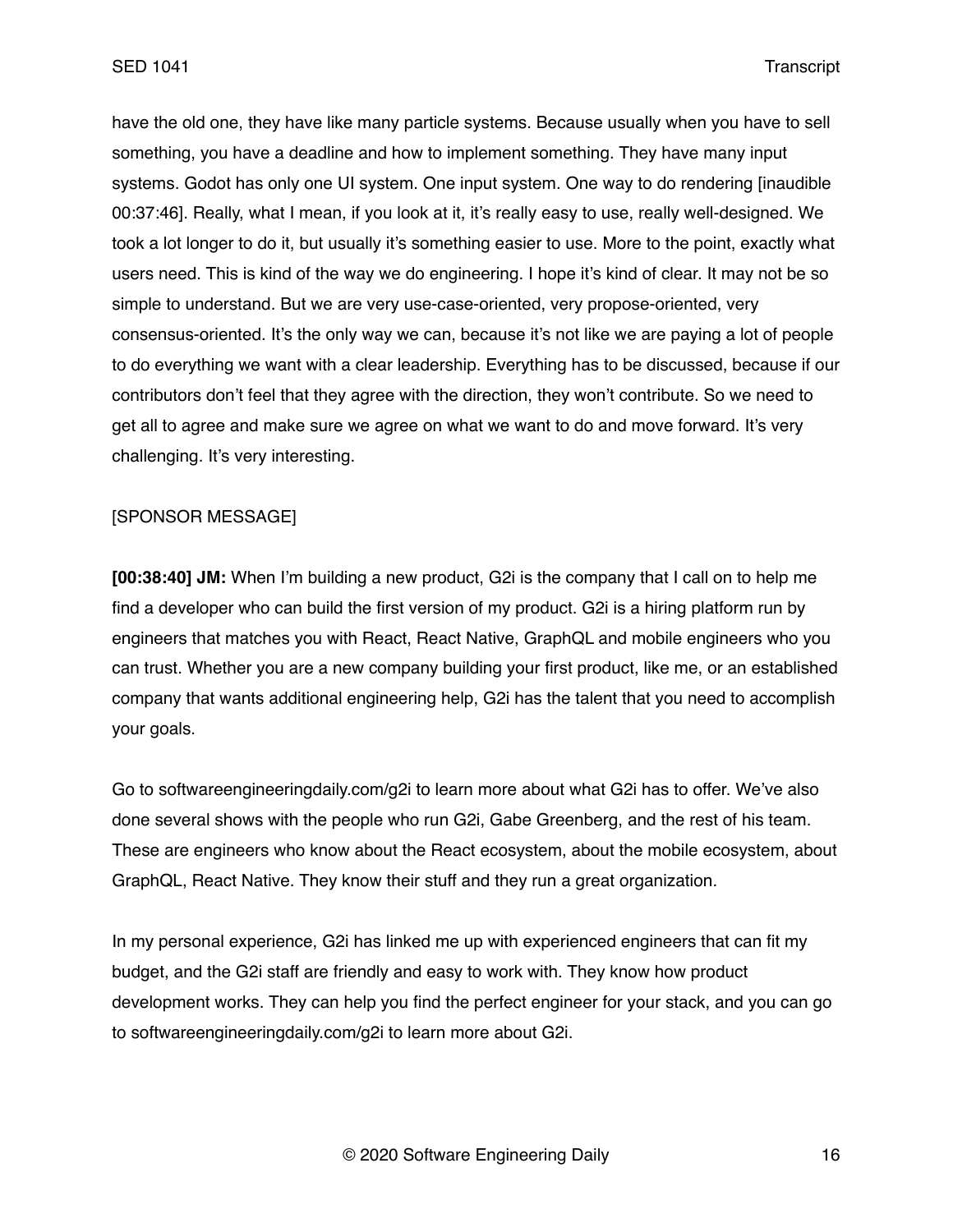Thank you to G2i for being a great supporter of Software Engineering Daily both as listeners and also as people who have contributed code that have helped me out in my projects. So if you want to get some additional help for your engineering projects, go to softwareengineeringdaily.com/g2i.

# [INTERVIEW CONTINUED]

**[00:40:28] JM:** When was the point where other people started working on the game engine? Can you tell me the story about going just from you to more people? Was there a certain point at which other people wanted to start working on it?

**[00:40:45] JL:** It's kind of pricey. For a longtime, it was just Ariel Manzur and I working as consultant. When we open sourced it the first year, we didn't have almost any user. Lots of people liked it and saw promise in it, but they filled our issue tracker with improvements like ideas, like how to improve visibility, what is broken?

The first year, maybe the first two years, since it was open sourced, it was open sourced in 2014. So maybe until '16. All I did was just improve usability and make it more usability for users. At some point between 2016 and 2017, I think by the time Godot 2.1 was released, it reached a certain level of maturity that most people using it really liked it. From then it started growing like exponentially. At some point, I wasn't able to deal with all the issues and everything because it was too many users and I was doing this as a hobby. I asked for help and then Remi Verschelde stepped up, who is the product manager. He's doing an amazing job so far. He coordinates all the contributors. He coordinates all the documentation. He basically knows what everybody is doing and what the state of everything is. While I can mainly focus on the technical side and so much on the people side.

That's actually working really well so far, but every time, like every year, it's just like doubles in size. It's really exponential. We need to figure out ways to keep doing what we are doing because it's too many people, too many users, too many contributors and you can't just cope with that. We are now looking to extend that. We have like our core developers, which are the most experienced contributors. We try to give them like areas of the engine they are in charge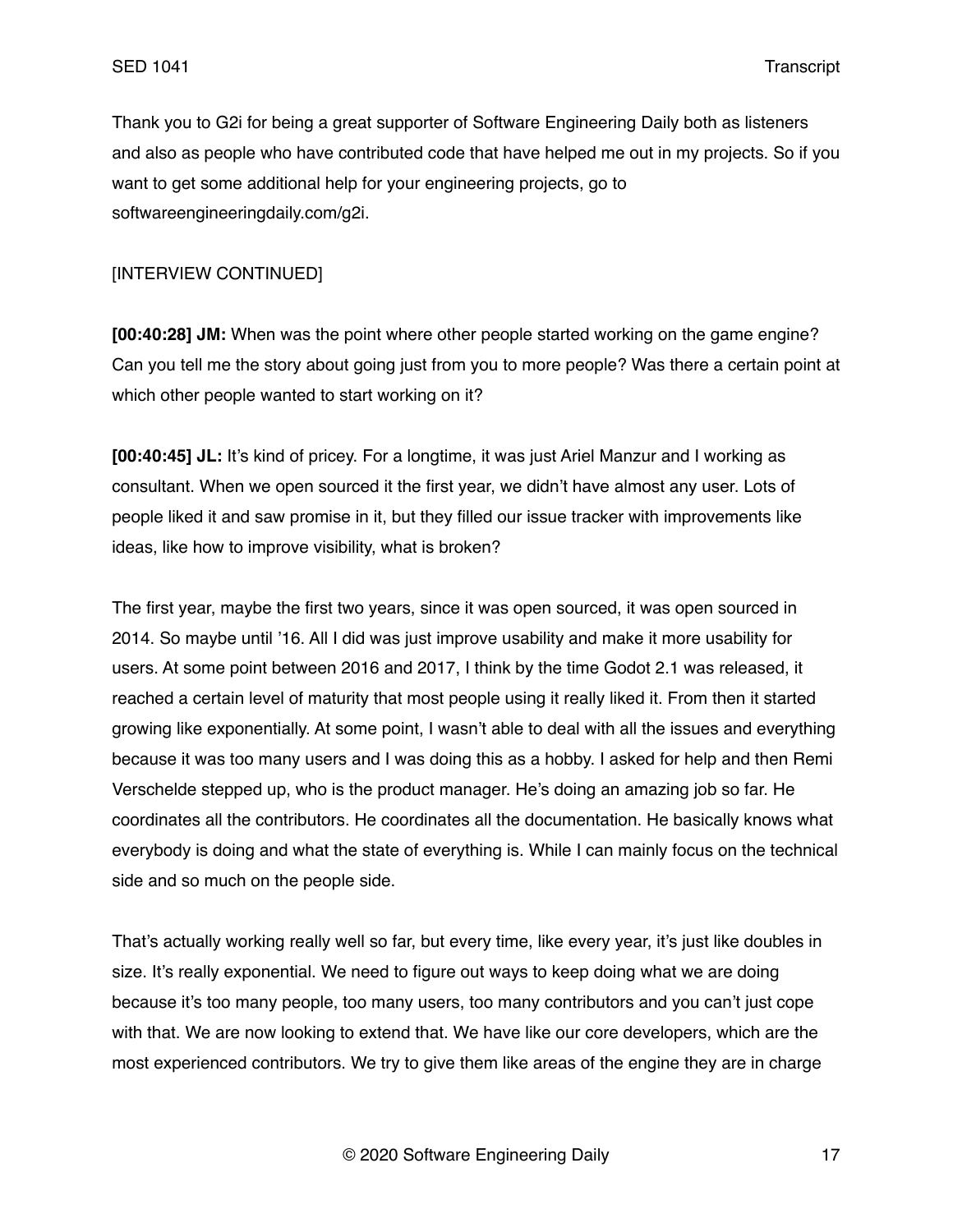of. Usually they have final say on that. They usually can ask me or other guys about that, but they usually have final say on this.

We can start distributing the load, but it's very difficult. We are usually running behind the growth all the time. We are always trying to cope with past grow while at the same it's growing bigger. This is why a few years ago we started asking for donations, and with the donations, I mean I was a business consultant for an industry. I was just doing this out of hobby. I had to decide at some point to just move fulltime to work on it based on donations. It wasn't easy because I had a whole career on this. I have to throw out the window to dedicate fulltime to this. But since people loved it so much and it was growing so much, I think it was the right decision, because it's really enjoyable to accompany the growth. We now have a few hired developers, not many. We have grants from companies like Mozilla Foundation and Microsoft. We got the Epic MegaGrant recently. That allows us to have a few more people hired, but we are still a very small core team of people working fulltime, like 6 or 7 versus a thousand that do it in the free time. It's not really easy, but we are slowly figuring out ways to do it. I mean, it's just a super interesting challenge. It's very stressing, but it's very enjoyable.

**[00:44:03] JM:** I imagine there must be this feedback loop between games that are using Godot and the open source project itself. I imagine there are games where people do things in Godot that push up against the boundaries of what the game engine allows for which causes breakages perhaps, and then an issue gets opened on GitHub like, "Hey, can we change this thing so my game doesn't break?" and it leads to developments in the game engine. Can you tell me the extent to which that's true? What's the feedback loop between individual games and the game engine?

**[00:44:44] JL:** That's actually very complicated. It depends on the user also. It depends mostly on the user I guess because sometimes you hit a boundary, and we know that that boundary exists, but we can't solve it right away. For example, for 3D rendering, Godot is quite behind the other engines in performance because it's using very old ways of doing rendering. We knew this for a while. We are working on Godot 4 right now that we right entirely written rendering-related. It's going to take a while. In that case, users have to wait. There's nothing we can do. In other cases, users just know how to fix it and they just submit a pull request like, "Hey, this fixes this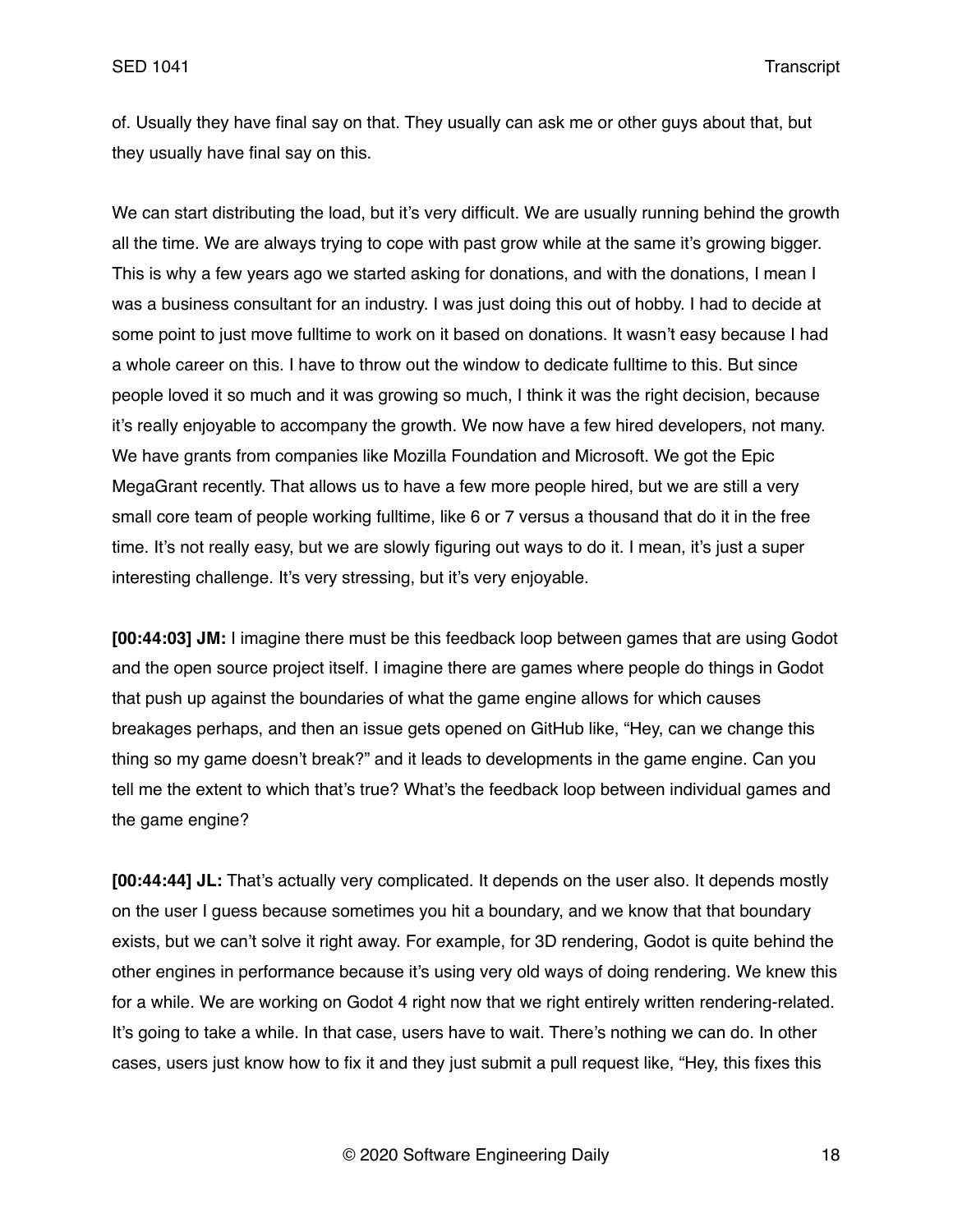problem. Now it's much faster," like these kinds of things. That happens a lot. We have a lot of pull request happens. They need to be evaluated and everything.

We used to have people just submitting the pull request with something they need, but many times we are like maybe that's not the right solution. If it's for a new feature, usually we ask users to open up proposal explaining how they would solve it or maybe inviting others to think of a way, and then we start the process of discussing how to properly release and sometimes it's just something that it's so simple so they just submit a pull request for a new feature, but it's very simple, so just merge it.

It's a bit more difficult with large companies using it because they really need something and they have a deadline and they have a lot of money invested. Usually, what those companies do is they have their own fork and they implement their solutions, like their own solutions early. Maybe they will do a pull request for us with that solution. We probably may not merge it yet because we want to do something cleaner. But we know that it's something that needs to be solved. So we put our priority on that.

Eventually, maybe a few months later, we actually implement this properly and the company has moved from their own solution to what we implemented or maybe not. Maybe for that game, they already have that branch and that's it. This is in essence not so good, because companies have to alter the source code. But in another sense, it's also pretty good because many companies using like Unity or something like that, when they run to engine limitations, there's nothing they can do. So they just try to compromise quality and do something that just works on whatever is there. I think if they have more freedom, they can actually modify the engine to fix what they need. Maybe just do a quick hack that works for them and we wait until we can implement a proper solution. Yeah, it's a very interesting way of working in think. There's a lot, an ecosystem of companies contributing goal, benefiting each other from it like through open source project that you won't really see much in commercial software. It's very interesting.

**[00:47:28] JM:** Godot can run on iOS or Android. It can run on all the different desktop platforms, Windows, Mac, Linux. Tell me what you've needed to build to allow it to run in all of these different environments.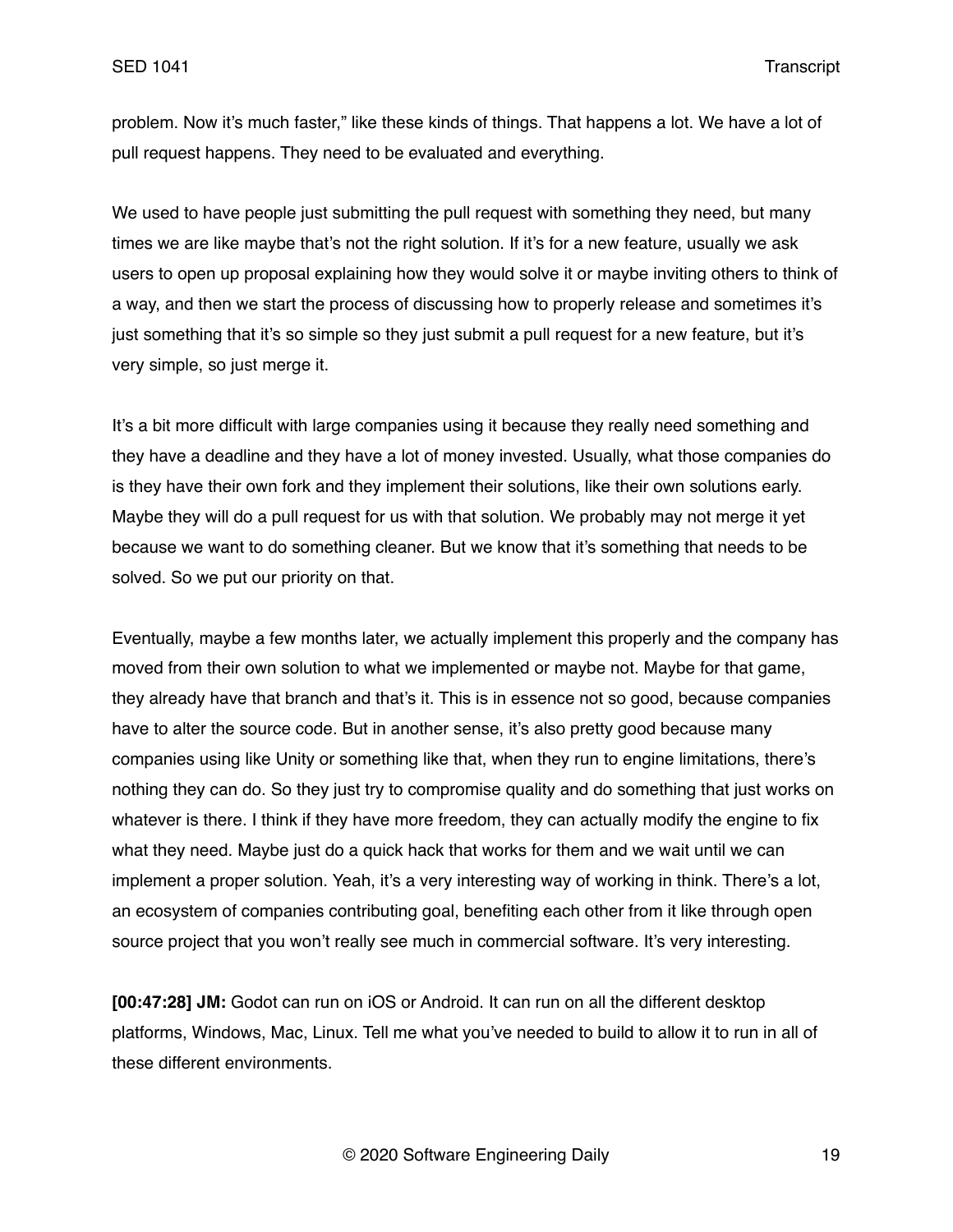**[00:47:45] JL:** Yeah. Godot works pretty much where we can make it work. Works on, yeah, Linux, Mac and Windows for the editor. You can export to the same platform, like desktop. You can run on Raspberry Pi. You can export to mobile both iOS and Android, and you can export to web via WebAssembly. Works pretty well in most platforms. What we can't do is console support, like Playstation or Nintendo Switch because those platforms are completely closed. There is no way we can have any source code publicly using those platforms. The only way you can actually get access to their APIs is by singing a very [inaudible 00:48:24] I guess NDAs that won't allow you to give any acknowledge of whatever they are doing.

We don't support consoles, but since the license of the engine is MIT, there are companies already that really the ports to console. There are two companies that specialize in console porting, which are Pineapple Works and Lone Wolf. You can license, if you're making a game and you want to publish in console, you just ask them to license it. Usually, most people think that running on console is just expressing export that it runs in the console. Not really so much that. You need to comply with a lot of technical requirements for console games. Usually, most games that publish in console need companies that will port it anyway. You just contact any of those companies and they get it running there. Yeah, we can't officially give away any of the  $-$ How could you say? We can't really license for consoles and publish a source code because it's completely forbidden by the NDAs.

**[00:49:24] JM:** Let's say I want to collaborate on a game that I've built. I want to higher designers and engineers and storywriters. I want all of us to work together. I know some of this collaboration can take place in the Godot editor itself. But can you tell me a bit about how collaboration works on an average game?

**[00:49:50] JL:** Yes. Usually, when you – I think you probably remember that at the beginning we discussed that Godot uses scenes and nodes and scripts. When you save those, they're just text files pretty much. You just save them as text files to the file system. Your game is pretty much mostly text. You can say binary scenes if you want, but mostly it will be text. Then [inaudible 00:50:11] images and running is everything is binary and you just use something like git. You can just use git and use a repository for developing with others. Godot is mostly text. All the asset like scenes and those are texts. It's a very readable text format. If you just change something, it will be manageable and fine like any source code. Collaboration is mostly done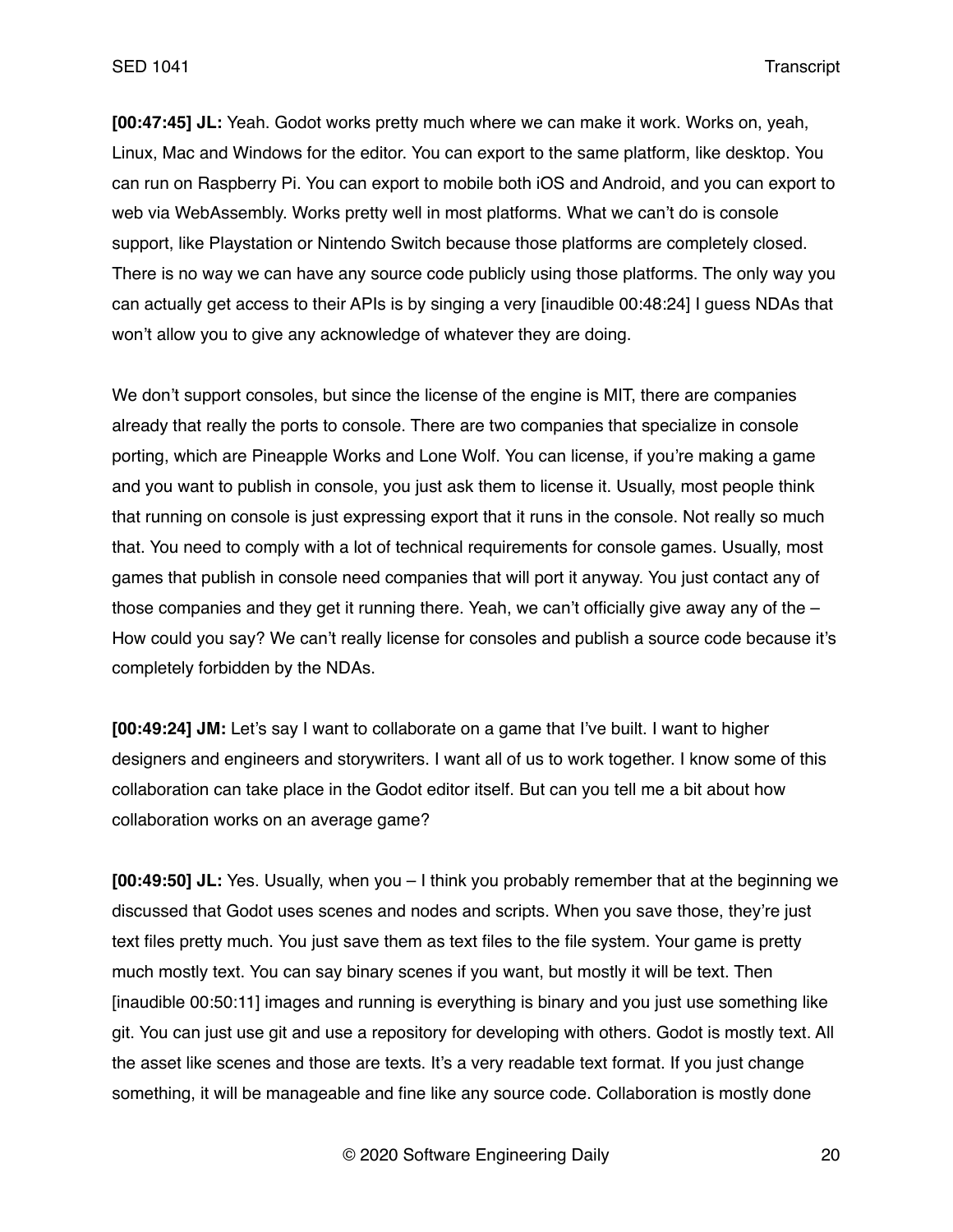with existing version control tools. That works very well actually. If you use a lot of binary files, you can use [inaudible 00:50:42] support for binaries. Yeah, usually you just use version control normally. Godot is assigned. If you merge other branches that's going to like keep working, it will try to – It's designed so it generates as little conflicts as possible between files working on different machines. Yeah, it's just optimized for version control pretty much.

**[00:51:03] JM:** All right. To close off, I just love to know why have you focused your career on games? Why have games seem so appealing to you?

**[00:51:12] JL:** I guess I'm a person that likes the technical challenges. Also, I am a person that is very creative. I like like music and making 3D stuff. [inaudible 00:51:22] like the technical stuff on the creative side. Honestly, I think games is the most – One of the most fitting areas for these because you can do really complex math and complex algorithms and optimizations, and I really enjoy that. But it's all for the sake of creating something nice. It's not just like maybe improving a database or something like that. This is something artistic. People create amazing games with your tools and that is very rewarding.

Yeah, I guess that makes this really enjoyable for me and probably for everybody working on these, because most them, like technical guys who work on games and game technology, we play games, but we just don't enjoy the game experience, but you also enjoy the technical parts of games. We can see a sky and say, "Wow! That shader is amazing. I wonder how they did the sky shader," or you can see an explosion and you're like, "Wow! What's that VFX? How did they do those particular effects?" We try to figure how they did it or maybe we can figure out how to do something better. This [inaudible 00:52:23] artistic and technical thing is something that game technologies is great for.

**[00:52:30] JM:** Well, Juan, thank you for coming on the show. It's been real pleasure talking to you about Godot.

**[00:52:33] JL:** Okay. It's been a pleasure.

[END OF INTERVIEW]